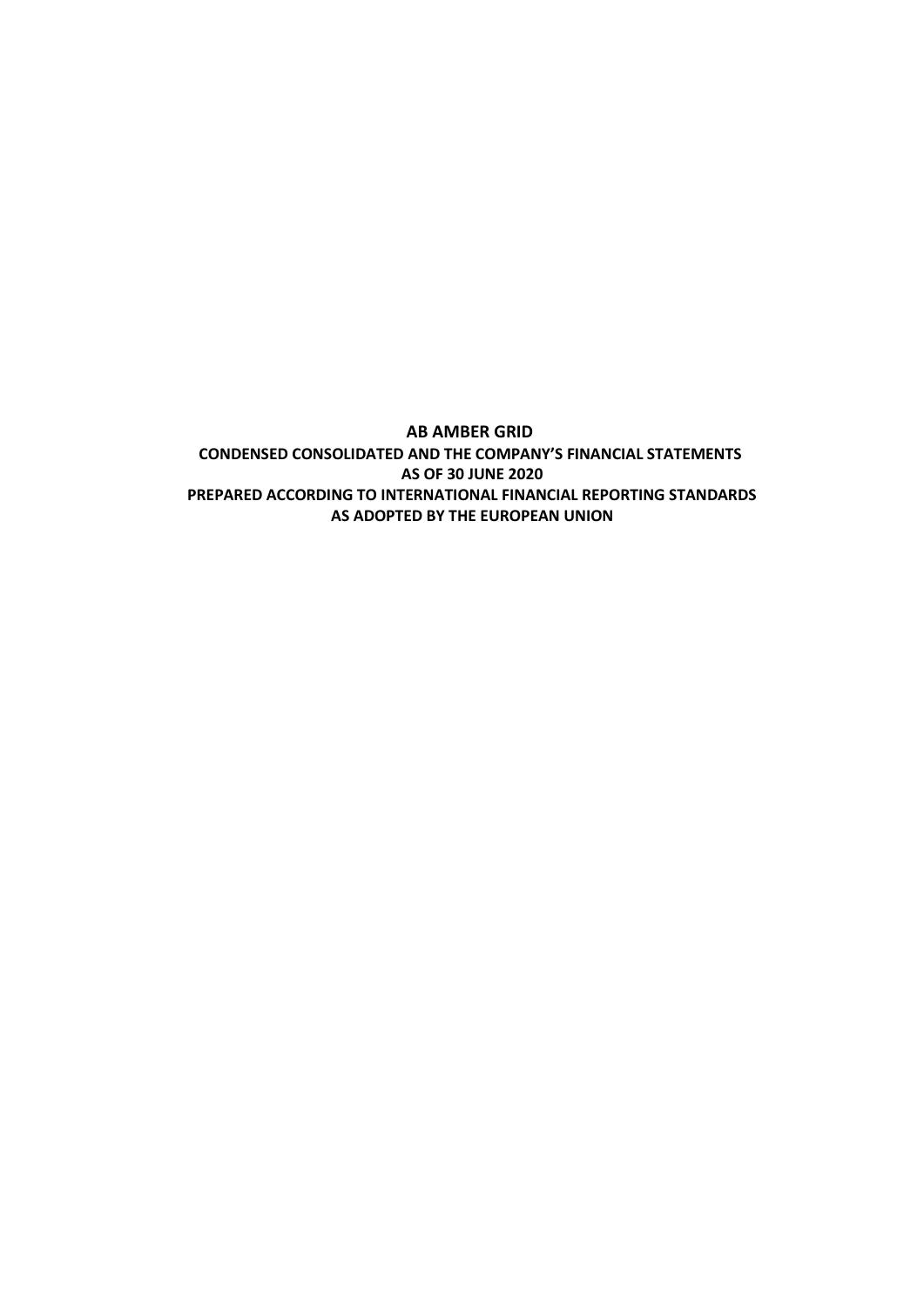**AB AMBER GRID, company code 303090867, Savanorių pr. 28, Vilnius, Lithuania CONDENSED CONSOLIDATED AND THE COMPANY'S FINANCIAL STATEMENTS AS OF 30 JUNE 2020**

(all amounts are in euro thousand unless stated otherwise)

### **Consolidated and Company's Statement of financial position**

|                |                                |              | Group         |          |                | Company  |  |
|----------------|--------------------------------|--------------|---------------|----------|----------------|----------|--|
|                |                                |              |               |          |                |          |  |
|                |                                | <b>Notes</b> |               | As of 31 |                | As of 31 |  |
|                |                                |              | As of 30 June | December | As of 30 June  | December |  |
|                |                                |              | 2020          | 2019     | 2020           | 2019     |  |
|                | <b>ASSETS</b>                  |              |               |          |                |          |  |
| А.             | Non-current assets             |              | 233,880       | 209,346  | 233,789        | 209,215  |  |
| $\mathbf{L}$   | Intangible assets              | 4            | 2,559         | 2,910    | 1,943          | 2,262    |  |
| Π.             | Property, plant and equipment  | 4            | 223,512       | 201,362  | 223,509        | 201,359  |  |
| II.1.          | Land                           |              | 125           | 125      | 125            | 125      |  |
| II.2.          | <b>Buildings</b>               |              | 5,640         | 5,183    | 5,640          | 5,183    |  |
| II.3.          | Plant and equipment            |              | 145,836       | 147,770  | 145,836        | 147,770  |  |
| II.4.          | Machinery and equipment        |              | 36,086        | 37,714   | 36,086         | 37,714   |  |
| II.5.          | Motor vehicles                 |              | 663           | 773      | 663            | 773      |  |
| II.6.          | Other                          |              | 2,179         | 2,637    | 2,176          | 2,634    |  |
| II.7.          | Construction in progress       |              | 32,983        | 7,160    | 32,983         | 7,160    |  |
| Ш.             | The right-of-use assets        | 6            | 2,901         | 2,001    | 2,758          | 1,850    |  |
| IV.            | Non-current financial assets   |              | 4             | 4        | 675            | 675      |  |
| IV.1           | Investment in the subsidiary   |              |               |          | 675            | 675      |  |
| IV.2.          | Non-current trade receivables  | 7            |               |          |                |          |  |
|                | Other non-current financial    |              |               |          |                |          |  |
| IV.3           | assets                         |              | 4             | 4        |                |          |  |
| V.             | A deferred tax asset           |              | 4,904         | 3,069    | 4,904          | 3,069    |  |
| <b>B.</b>      | <b>Current assets</b>          |              | 35,780        | 46,783   | 29,545         | 28,094   |  |
| $\mathbf{I}$ . | Inventories and prepayments    |              | 1,510         | 2,651    | 1,493          | 2,640    |  |
| 1.1.           | Raw materials, spare parts and |              |               |          |                |          |  |
|                | other inventories              |              | 1,154         | 2,119    | 1,154          | 2,119    |  |
| 1.2.           | Prepayments                    |              | 356           | 532      | 339            | 521      |  |
| II.            | Accounts receivable            |              | 28,637        | 25,251   | 27,718         | 25,253   |  |
| II.1.          | Trade receivables              | 7            | 5,730         | 5,860    | 4,889          | 5,865    |  |
| II.2.          | Other receivables              | 7            | 22,907        | 19,391   | 22,829         | 19,388   |  |
| III.           | Corporate income tax paid in   |              |               |          |                |          |  |
|                | advance                        |              | 250           |          | 250            |          |  |
| IV.            | Other financial assets         | 9            | 5,004         | 18,648   | $\overline{2}$ | 4        |  |
| V.             | Cash and cash equivalents      |              | 379           | 233      | 82             | 197      |  |
|                |                                |              |               |          |                |          |  |
|                | <b>Total assets</b>            |              | 269,660       | 256,129  | 263,334        | 237,309  |  |

(cont'd on the next page)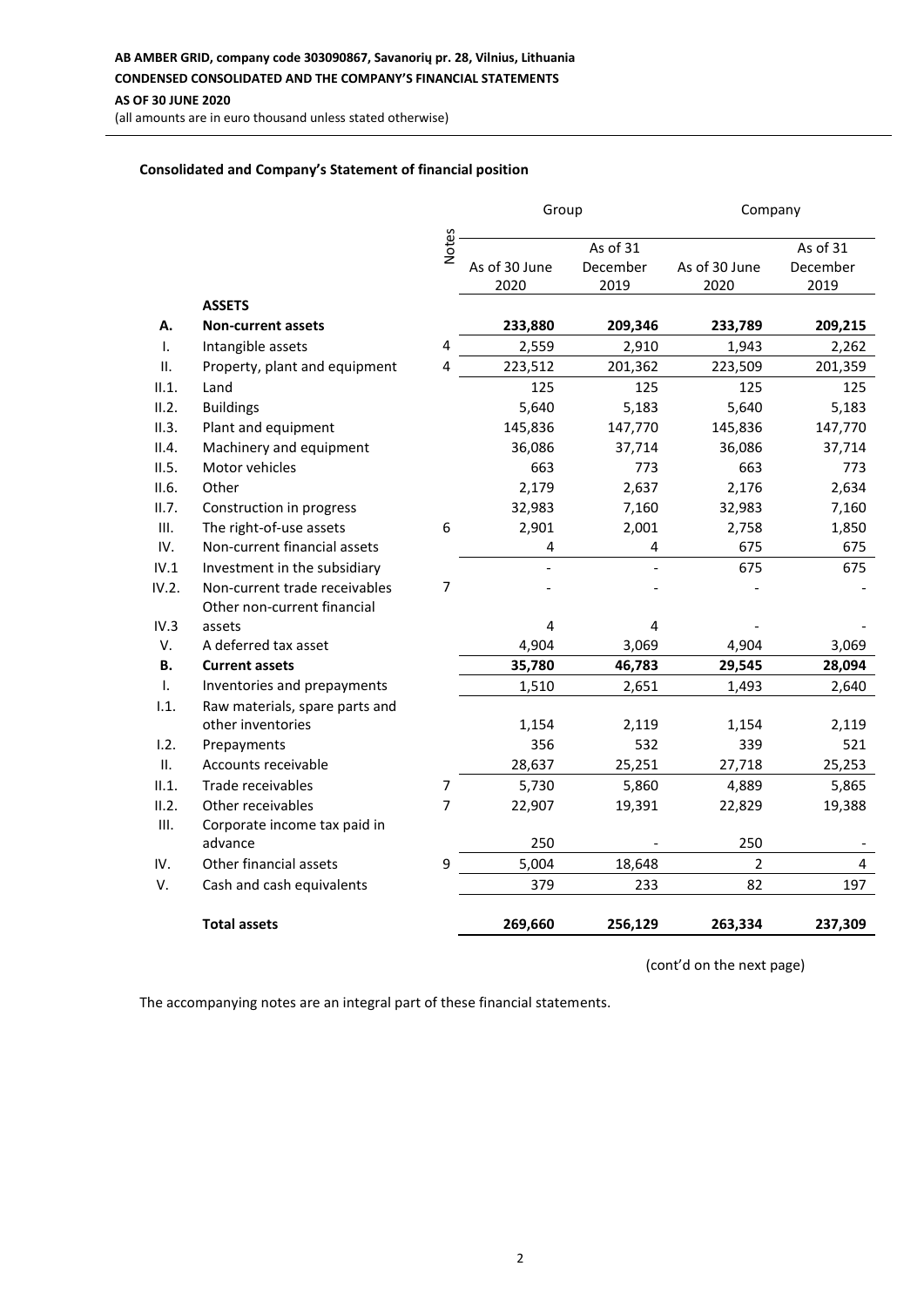### **Consolidated and Company's Statement of financial position (cont'd)**

|              |                                                    |              | Group         |          | Company       |          |
|--------------|----------------------------------------------------|--------------|---------------|----------|---------------|----------|
|              |                                                    |              |               | As of 31 |               | As of 31 |
|              |                                                    | <b>Notes</b> | As of 30 June | December | As of 30 June | December |
|              |                                                    |              | 2020          | 2019     | 2020          | 2019     |
|              | <b>EQUITY AND LIABILITIES</b>                      |              |               |          |               |          |
| C.           | <b>Equity</b>                                      |              | 145,244       | 137,854  | 145,127       | 138,172  |
| $\mathsf{L}$ | Share capital                                      |              | 51,731        | 51,731   | 51,731        | 51,731   |
| II.          | Reserves                                           |              | 74,638        | 74,638   | 74,638        | 74,638   |
| II.1.        | Legal reserve                                      |              | 5,173         | 5,173    | 5,173         | 5,173    |
| II.2.        | Other reserves                                     |              | 69,465        | 69,465   | 69,465        | 69,465   |
| III.         | Retained earnings (deficit)                        |              | 18,875        | 11,485   | 18,758        | 11,803   |
| D.           | <b>Accounts payable and liabilities</b>            |              | 124,416       | 118,275  | 118,207       | 99,137   |
| $\mathbf{L}$ | Amounts payable after one year and                 |              |               |          |               |          |
|              | non-current liabilities                            |              | 49,655        | 54,075   | 49,534        | 53,945   |
| 1.1.         | Non-current borrowings<br>A right-of-use asset and | 10           | 46,652        | 51,739   | 46,652        | 51,739   |
| 1.2.         | corresponding liability                            | 6            | 2,492         | 1,849    | 2,371         | 1,719    |
| 1.3.         | Non-current employee benefits                      |              | 487           | 487      | 487           | 487      |
| 1.4.         | Deferred income tax liability                      |              |               |          |               |          |
| 1.5.         | Other non-current liabilities                      |              | 24            |          | 24            |          |
|              | Accounts payable within one year and               |              |               |          |               |          |
| П.           | short-term liabilities                             |              | 74,761        | 64,200   | 68,673        | 45,192   |
| II.1.        | <b>Current financial liability</b>                 |              | 34,181        | 6,452    | 34,181        | 6,272    |
|              | Current portion of non-current                     |              |               |          |               |          |
| II.2.        | borrowings                                         | 10           | 6,174         | 13,618   | 6,174         | 13,618   |
| II.3         | A right-of-use asset and                           |              |               |          |               |          |
|              | corresponding liability                            | 6            | 437           | 160      | 414           | 138      |
| II.4         | Current year portion of non-current                |              |               |          |               |          |
|              | employee benefits                                  |              | 53            | 53       | 53            | 53       |
| II.5         | Trade payables                                     | 12           | 16,727        | 6,967    | 13,201        | 4,191    |
| II.6         | Advance amounts                                    | 13           | 2,660         | 17,103   | 269           | 1,431    |
| II.7         | Income tax payable                                 |              | 21            | 688      |               | 688      |
| II.8         | Payroll related liabilities                        |              | 2,300         | 1,723    | 2,222         | 1,655    |
| II.9.        | Other payables and current liabilities             | 14           | 12,208        | 17,436   | 12,159        | 17,146   |
|              | <b>Total equity and liabilities</b>                |              | 269,660       | 256,129  | 263,334       | 237,309  |

| Commercial Director acting |                   |               |
|----------------------------|-------------------|---------------|
| as CEO                     | Vytautas Ruolia   | 5 August 2020 |
|                            |                   |               |
| Head of accounting         | Rasa Baltaragienė | 5 August 2020 |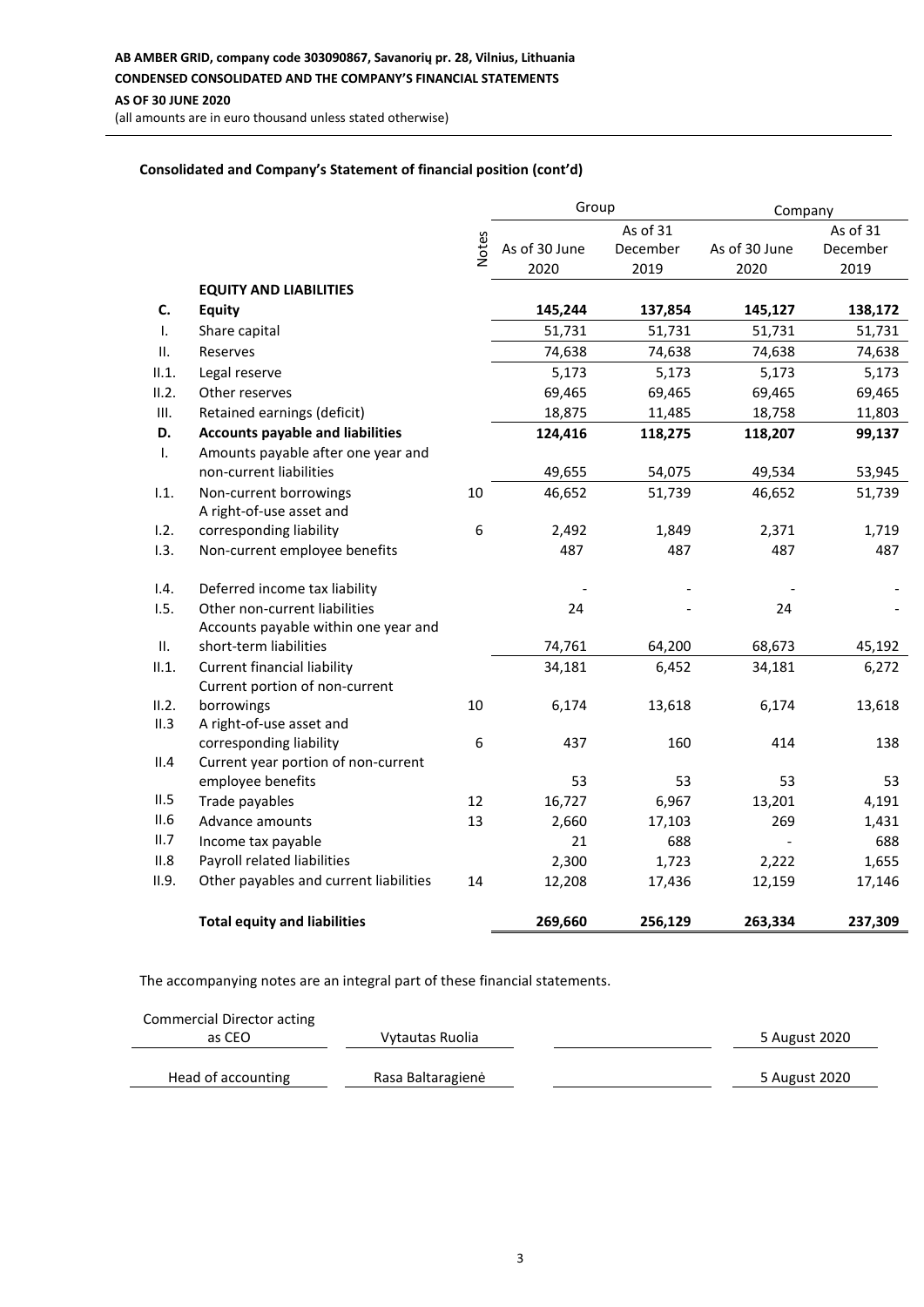# **AB AMBER GRID, company code 303090867, Savanorių pr. 28, Vilnius, Lithuania CONDENSED CONSOLIDATED AND THE COMPANY'S FINANCIAL STATEMENTS AS OF 30 JUNE 2020**

(all amounts are in euro thousand unless stated otherwise)

#### **Consolidated and Company's Income statement**

|       |                                         |              | Group        |              |                |              |
|-------|-----------------------------------------|--------------|--------------|--------------|----------------|--------------|
|       |                                         |              | For the      | For the      | For the        | For the      |
|       |                                         |              | period of    | period of    | period of      | period of    |
|       |                                         |              | three months | three months | six months     | six months   |
|       |                                         |              | ended        | ended        | ended          | ended        |
|       |                                         | <b>Notes</b> | 30 June 2020 | 30 June 2019 | 30 June 2020   | 30 June 2019 |
|       |                                         |              |              | (adjusted)*  |                | (adjusted)*  |
|       |                                         |              |              |              |                |              |
| Ι.    | Revenue                                 | 16           | 11,265       | 10,929       | 24,860         | 25,965       |
| П.    | <b>Expenses</b>                         |              | (8, 634)     | (10, 439)    | (19,087)       | (19, 655)    |
| II.1. | Cost of natural gas<br>Depreciation and |              | (1, 316)     | (3, 483)     | (4, 385)       | (5,903)      |
| II.2. | amortization                            |              | (2,783)      | (2, 577)     | (5, 524)       | (5,021)      |
| II.3. | Remuneration and related                |              |              |              |                |              |
|       | social security tax expenses            |              | (2, 563)     | (2, 495)     | (5,014)        | (4, 910)     |
| II.4. | Repair and technical                    |              |              |              |                |              |
|       | maintenance expenses                    |              | (513)        | (545)        | (1, 186)       | (1, 328)     |
| II.5. | Taxes other than income tax             |              | (481)        | (457)        | (977)          | (906)        |
|       | Telecommunications and IT               |              |              |              |                |              |
| II.6. | systems expenses                        |              | (364)        | (211)        | (718)          | (419)        |
| II.7. | Other expenses                          |              | (614)        | (671)        | (1, 283)       | (1, 168)     |
| Ш.    | <b>Operation profit (loss)</b>          |              | 2,631        | 490          | 5,773          | 6,310        |
| IV.   | <b>Financial activity</b>               |              | (71)         | (85)         | (151)          | (192)        |
| IV.1. | Income                                  |              | 1            | 5            | $\overline{2}$ | 8            |
| IV.2. | Expense                                 |              | (72)         | (90)         | (153)          | (200)        |
| V.    | Profit (loss) before income             |              | 2,560        | 405          | 5,622          | 6,118        |
|       | tax                                     |              |              |              |                |              |
| VI.   | Income tax                              |              | 1,292        | (69)         | 1,768          | (1,075)      |
| VI.1. | Current period income tax               |              | (49)         | (33)         | (67)           | (1,024)      |
| VI.2  | Deferred income tax                     |              | 1,341        | (36)         | 1,835          | (51)         |
| VII.  | Net profit (loss)                       |              | 3,852        | 336          | 7,390          | 5,043        |
|       | Basic and diluted earnings              |              |              |              | 0,04           | 0,03         |
|       | (loss) per share (Eur)                  | 15           |              |              |                |              |

\*The adjustment was made due to the application of IFRS 16 to land lease, the effect of the adjustment is disclosed in detail in Note No. 17.

| Commercial Director acting |                   |               |
|----------------------------|-------------------|---------------|
| as CEO                     | Vytautas Ruolia   | 5 August 2020 |
| Head of accounting         | Rasa Baltaragienė | 5 August 2020 |
|                            |                   |               |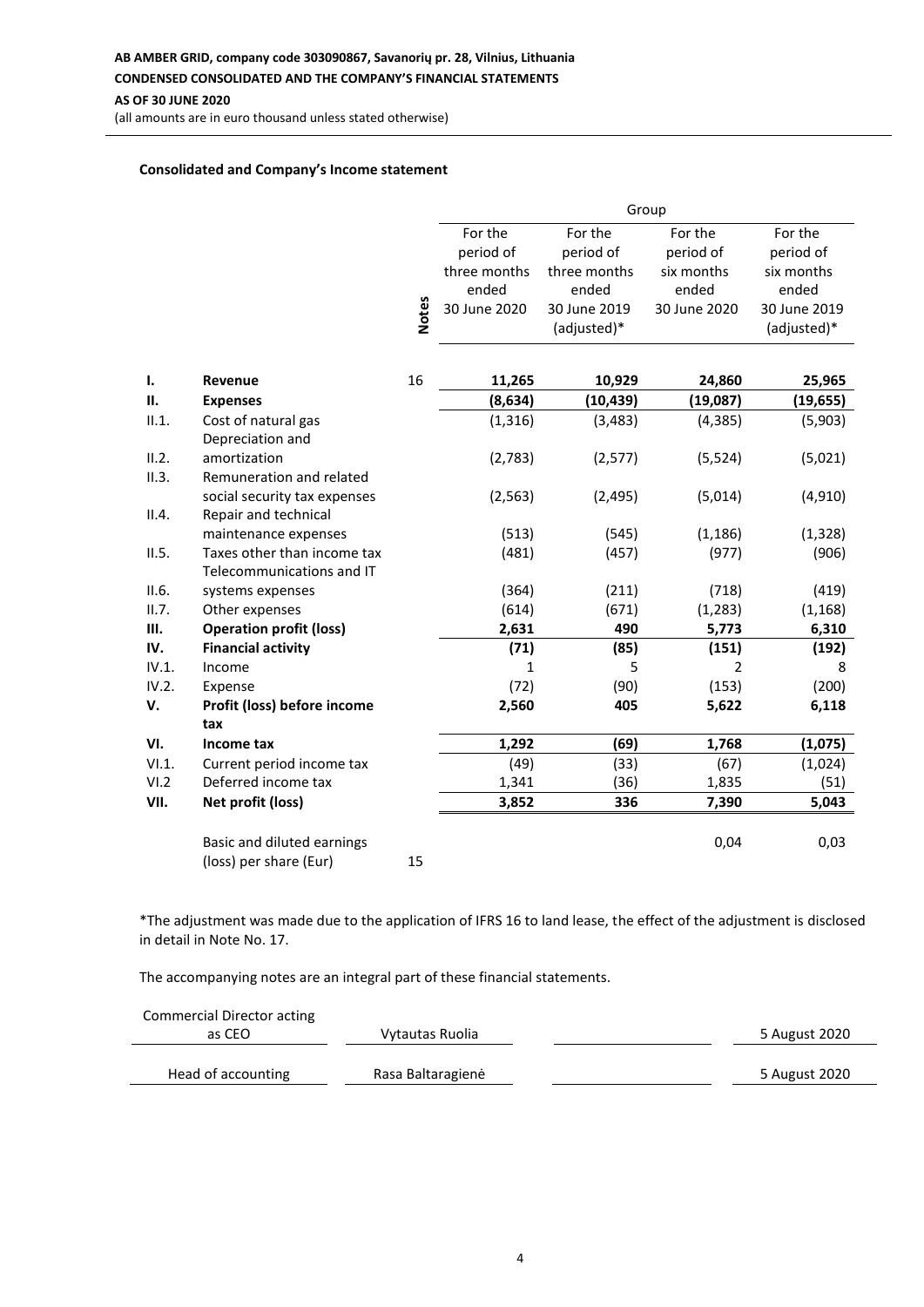(all amounts are in euro thousand unless stated otherwise)

### **Consolidated and Company's Statement of comprehensive income**

|     |                                             | Group                                 |                                       |                                     |                                     |  |  |
|-----|---------------------------------------------|---------------------------------------|---------------------------------------|-------------------------------------|-------------------------------------|--|--|
|     |                                             | For the<br>period of                  | For the<br>period of                  | For the<br>period of                | For the<br>period of                |  |  |
|     |                                             | three months<br>ended<br>30 June 2020 | three months<br>ended<br>30 June 2019 | six months<br>ended<br>30 June 2020 | six months<br>ended<br>30 June 2019 |  |  |
|     |                                             |                                       |                                       |                                     |                                     |  |  |
| Ι.  | Net profit (loss)                           | 3,852                                 | 336                                   | 7,390                               | 5,043                               |  |  |
| II. | <b>Total comprehensive income</b><br>(loss) | 3,852                                 | 336                                   | 7,390                               | 5,043                               |  |  |

| <b>Commercial Director</b><br>acting as CEO | Vytautas Ruolia   | 5 August 2020 |
|---------------------------------------------|-------------------|---------------|
| Head of accounting                          | Rasa Baltaragienė | 5 August 2020 |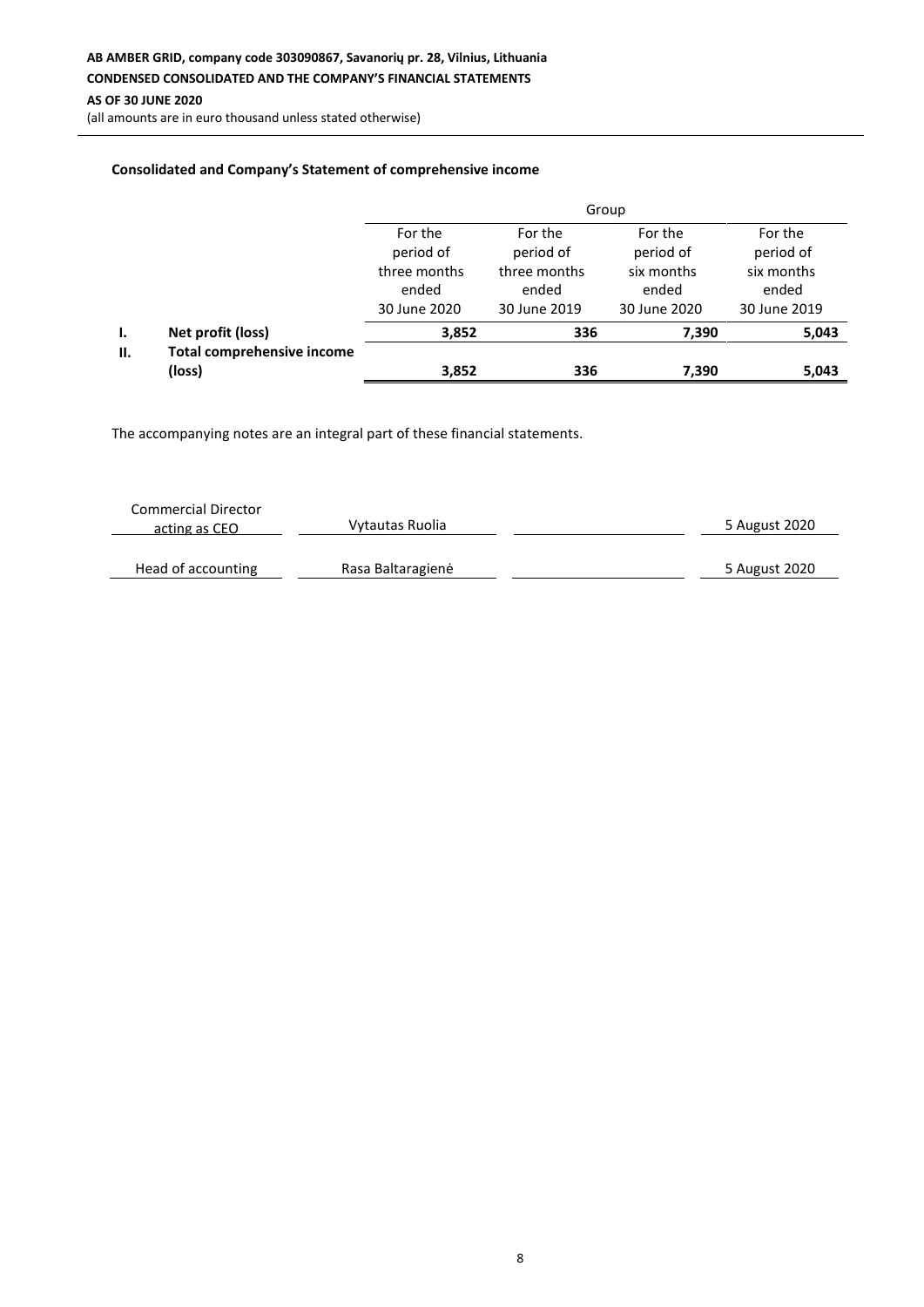**AS OF 30 JUNE 2020**

(all amounts are in euro thousand unless stated otherwise)

#### **Income statement**

|       |                                              |              | Company      |              |                |              |
|-------|----------------------------------------------|--------------|--------------|--------------|----------------|--------------|
|       |                                              |              | For the      | For the      | For the        | For the      |
|       |                                              |              | period of    | period of    | period of      | period of    |
|       |                                              |              | three months | three months | six months     | six months   |
|       |                                              |              | ended        | ended        | ended          | ended        |
|       |                                              | <b>Notes</b> | 30 June 2020 | 30 June 2019 | 30 June 2020   | 30 June 2019 |
|       |                                              |              |              | (adjusted)*  |                | (adjusted)*  |
|       |                                              |              |              |              |                |              |
| Ι.    | Revenue                                      | 16           | 10,946       | 10,855       | 24,089         | 25,633       |
| П.    | <b>Expenses</b>                              |              | (8, 475)     | (10, 304)    | (18, 773)      | (19, 406)    |
| II.1. | Cost of natural gas                          |              | (1, 316)     | (3, 483)     | (4, 385)       | (5,903)      |
|       | Depreciation and                             |              |              |              |                |              |
| II.2. | amortization                                 |              | (2, 735)     | (2, 544)     | (5, 429)       | (4, 961)     |
| II.3. | Remuneration and related                     |              |              |              |                |              |
|       | social security tax expenses                 |              | (2, 475)     | (2, 423)     | (4,839)        | (4, 774)     |
| II.4. | Repair and technical<br>maintenance expenses |              | (513)        | (545)        | (1, 186)       | (1, 328)     |
| II.5. | Taxes other than income tax                  |              | (481)        | (457)        | (977)          | (906)        |
|       | Telecommunications and IT                    |              |              |              |                |              |
| II.6. | systems expenses                             |              | (344)        | (197)        | (679)          | (390)        |
| II.7. | Other expenses                               |              | (611)        | (655)        | (1, 278)       | (1, 144)     |
| Ш.    | <b>Operation profit (loss)</b>               |              | 2,471        | 551          | 5,316          | 6,227        |
| IV.   | <b>Financial activity</b>                    |              | (70)         | (84)         | (149)          | (191)        |
| IV.1. | Income                                       |              | $\mathbf{1}$ | 6            | $\overline{2}$ | 9            |
| IV.2. | Expense                                      |              | (71)         | (90)         | (151)          | (200)        |
| V.    | Profit (loss) before income                  |              |              |              |                |              |
|       | tax                                          |              | 2,401        | 467          | 5,167          | 6,036        |
| VI.   | Income tax                                   |              | 1,294        | (69)         | 1,788          | (1,075)      |
| VI.1. | Current period income tax                    |              | (47)         | (33)         | (47)           | (1,024)      |
| VI.2  | Deferred income tax                          |              | 1,341        | (36)         | 1,835          | (51)         |
| VII.  | Net profit (loss)                            |              | 3,695        | 398          | 6,955          | 4,961        |
|       | Basic and diluted earnings                   |              |              |              |                |              |
|       | (loss) per share (Eur)                       | 15           |              |              | 0,04           | 0,03         |

\*The adjustment was made due to the application of IFRS 16 to land lease, the effect of the adjustment is disclosed in detail in Note No. 17.

| <b>Commercial Director</b><br>acting as CEO | Vytautas Ruolia   | 5 August 2020 |
|---------------------------------------------|-------------------|---------------|
| Head of accounting                          | Rasa Baltaragienė | 5 August 2020 |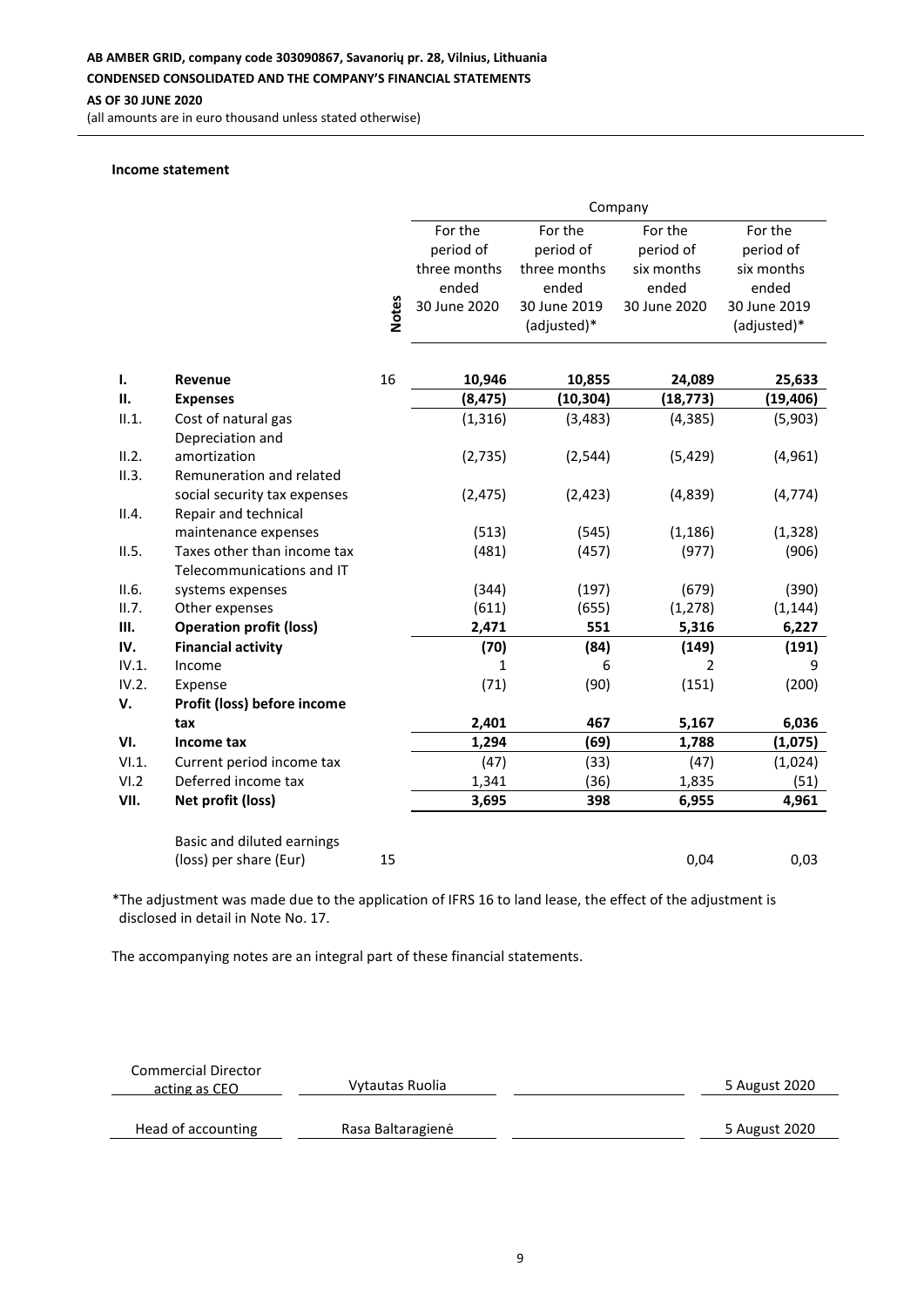(all amounts are in euro thousand unless stated otherwise)

### **Statement of comprehensive income**

|    |                                             | Company                                                       |                                                               |                                                             |                                                             |  |  |
|----|---------------------------------------------|---------------------------------------------------------------|---------------------------------------------------------------|-------------------------------------------------------------|-------------------------------------------------------------|--|--|
|    |                                             | For the<br>period of<br>three months<br>ended<br>30 June 2020 | For the<br>period of<br>three months<br>ended<br>30 June 2019 | For the<br>period of<br>six months<br>ended<br>30 June 2020 | For the<br>period of<br>six months<br>ended<br>30 June 2019 |  |  |
| Ι. | Net profit (loss)                           | 3,695                                                         | 398                                                           | 6,955                                                       | 4,961                                                       |  |  |
| П. | <b>Total comprehensive income</b><br>(loss) | 3,695                                                         | 398                                                           | 6,955                                                       | 4,961                                                       |  |  |

| <b>Commercial Director</b><br>acting as CEO | Vytautas Ruolia   | 5 August 2020 |
|---------------------------------------------|-------------------|---------------|
| Head of accounting                          | Rasa Baltaragienė | 5 August 2020 |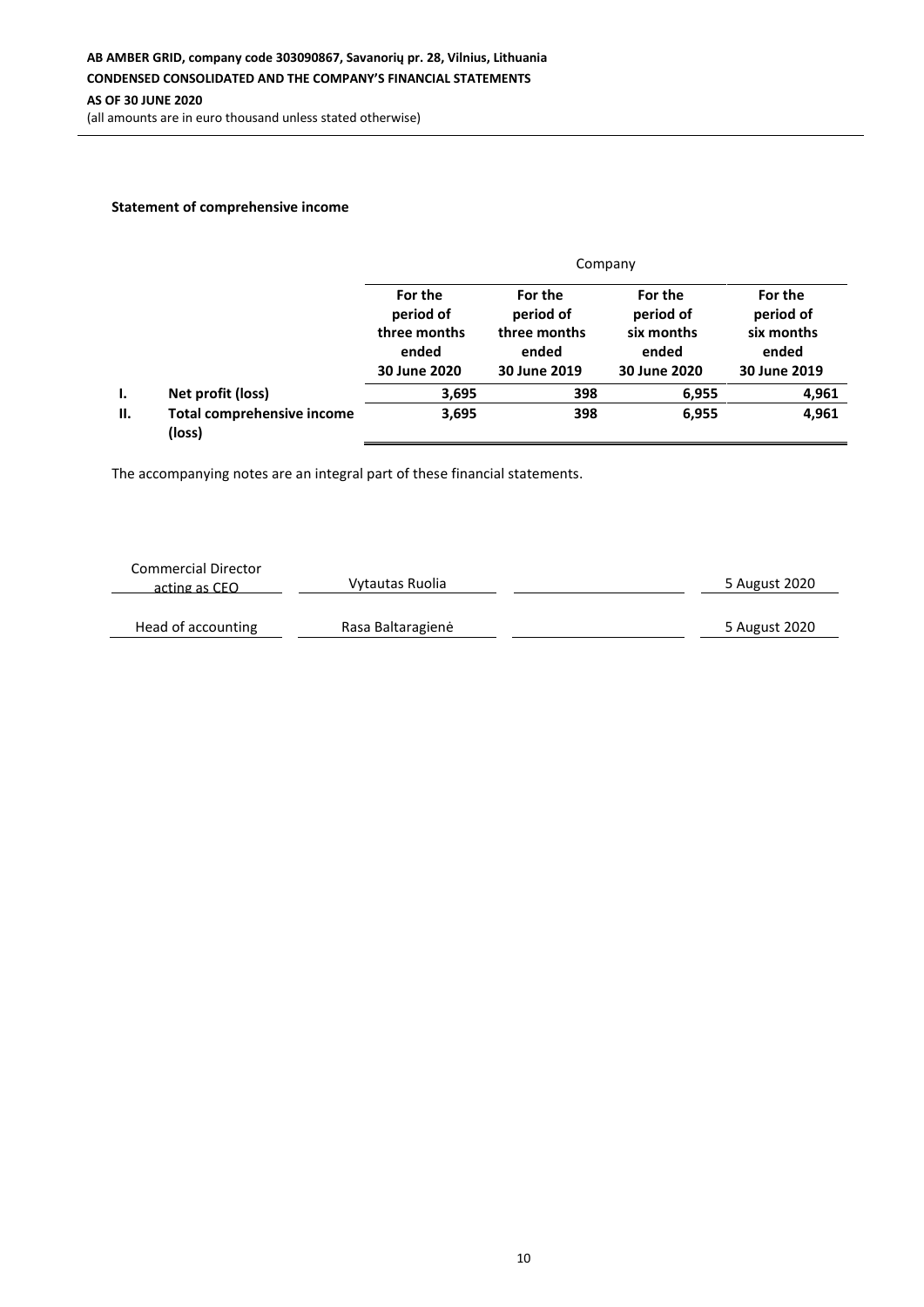(all amounts are in euro thousand unless stated otherwise)

### **Consolidated and Company's Statement of changes in equity**

|                                   | Authorised               |                          |           | Retained  |          |
|-----------------------------------|--------------------------|--------------------------|-----------|-----------|----------|
| Group                             | share                    | Legal                    | Other     | earnings  |          |
|                                   | capital                  | reserve                  | reserves  | (deficit) | Total    |
| <b>Balance as of</b>              |                          |                          |           |           |          |
| 31 December 2018                  | 51,731                   | 5,173                    | 94,817    | (20, 478) | 131,243  |
| Transfer from other reserves      |                          |                          | (25, 352) | 25,352    |          |
| Dividends declared                |                          |                          |           | (5, 227)  | (5, 227) |
| Total comprehensive income (loss) |                          |                          |           | 5,043     | 5,043    |
| Net profit (loss) for the year    | $\overline{\phantom{a}}$ | $\overline{\phantom{a}}$ |           | 5,043     | 5,043    |
| <b>Balance as of</b>              |                          |                          |           |           |          |
| 30 June 2019                      | 51,731                   | 5,173                    | 69,465    | 4,690     | 131,059  |
| Transfer from other reserves      |                          |                          |           |           |          |
| Dividends declared                |                          |                          |           |           |          |
| Total comprehensive income (loss) |                          |                          |           | 6,795     | 6,795    |
| Net profit (loss) for the year    |                          |                          |           | 6,795     | 6,795    |
| <b>Balance as of</b>              |                          |                          |           |           |          |
| <b>31 December 2019</b>           | 51,731                   | 5,173                    | 69,465    | 11,485    | 137,854  |
| Total comprehensive income (loss) |                          |                          |           | 7,390     | 7,390    |
| Net profit (loss) for the year    |                          |                          |           | 7,390     | 7,390    |
| <b>Balance as of</b>              |                          |                          |           |           |          |
| 30 June 2020                      | 51,731                   | 5,173                    | 69,465    | 18,875    | 145,244  |

The accompanying notes are an integral part of these financial statements.

l,

| <b>Commercial Director</b> |                   |               |
|----------------------------|-------------------|---------------|
| acting as CEO              | Vytautas Ruolia   | 5 August 2020 |
|                            |                   |               |
| Head of accounting         | Rasa Baltaragienė | 5 August 2020 |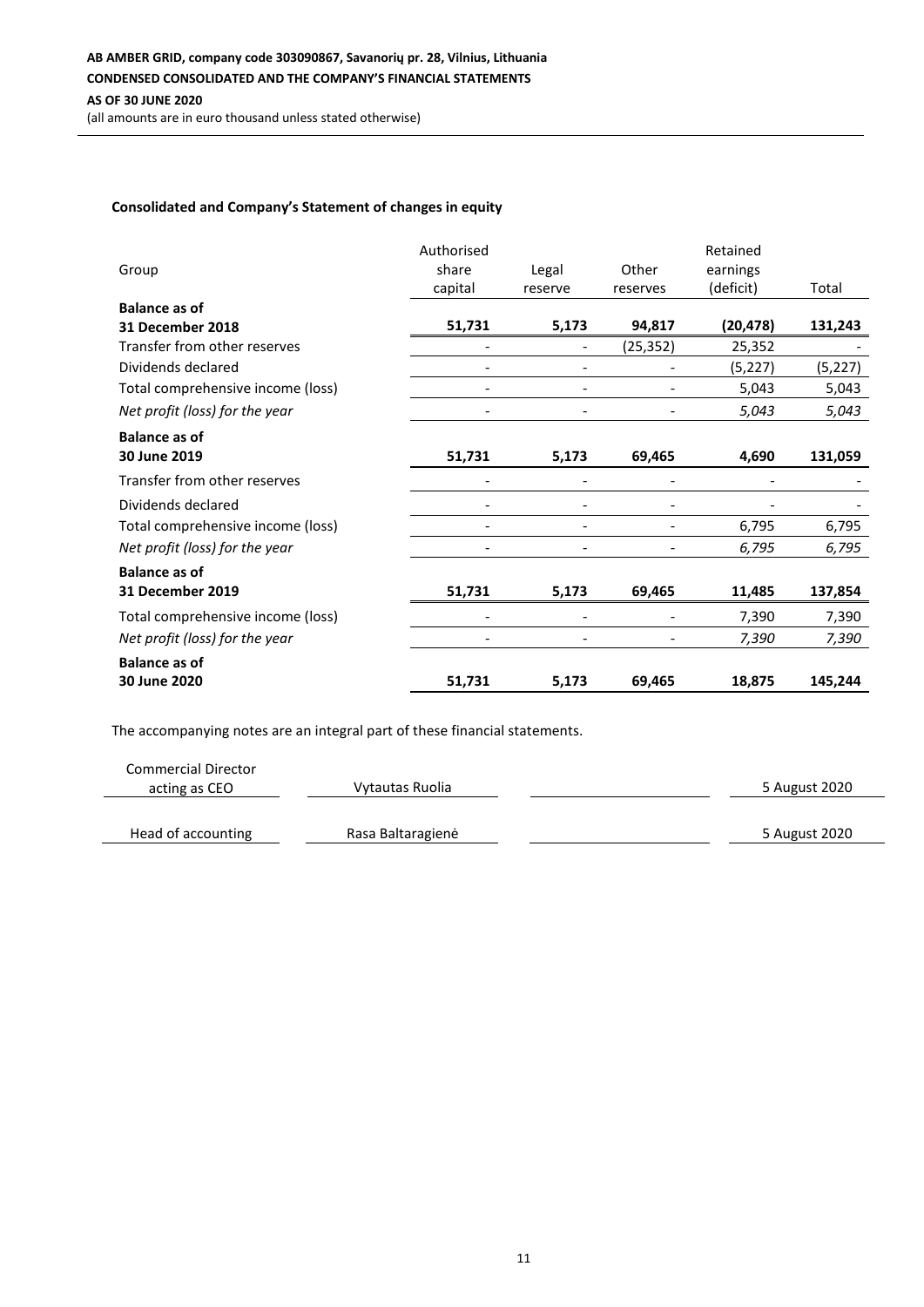### **Statement of changes in equity**

|                                   | Authorised |                          |           | Retained  |          |
|-----------------------------------|------------|--------------------------|-----------|-----------|----------|
| Company                           | share      | Legal                    | Other     | earnings  |          |
|                                   | capital    | reserve                  | reserves  | (deficit) | Total    |
| <b>Balance as of</b>              |            |                          |           |           |          |
| 31 December 2018                  | 51,731     | 5,173                    | 94,817    | (20, 125) | 131,596  |
| Transfer from other reserves      |            |                          | (25, 352) | 25,352    |          |
| Dividends declared                |            |                          |           | (5,227)   | (5, 227) |
| Total comprehensive income (loss) |            |                          |           | 4,961     | 4,961    |
| Net profit (loss) for the year    |            |                          |           | 4,961     | 4,961    |
| <b>Balance as of</b>              |            |                          |           |           |          |
| 30 June 2019                      | 51,731     | 5,173                    | 69,465    | 4,961     | 131,330  |
| Transfer from other reserves      |            |                          |           |           |          |
| Dividends declared                |            |                          |           |           |          |
| Total comprehensive income (loss) |            | $\overline{\phantom{a}}$ |           | 6,842     | 6,842    |
| Net profit (loss) for the year    |            |                          |           | 6,842     | 6,842    |
| <b>Balance as of</b>              |            |                          |           |           |          |
| 31 December 2019                  | 51,731     | 5,173                    | 69,465    | 11,803    | 138,172  |
| Total comprehensive income (loss) |            |                          |           | 6,955     | 6,955    |
| Net profit (loss) for the year    |            |                          |           | 6,955     | 6,955    |
| <b>Balance as of</b>              |            |                          |           |           |          |
| 30 June 2020                      | 51,731     | 5,173                    | 69,465    | 18,758    | 145,127  |

| <b>Commercial Director</b> |                   |               |
|----------------------------|-------------------|---------------|
| acting as CEO              | Vytautas Ruolia   | 5 August 2020 |
|                            |                   |               |
| Head of accounting         | Rasa Baltaragienė | 5 August 2020 |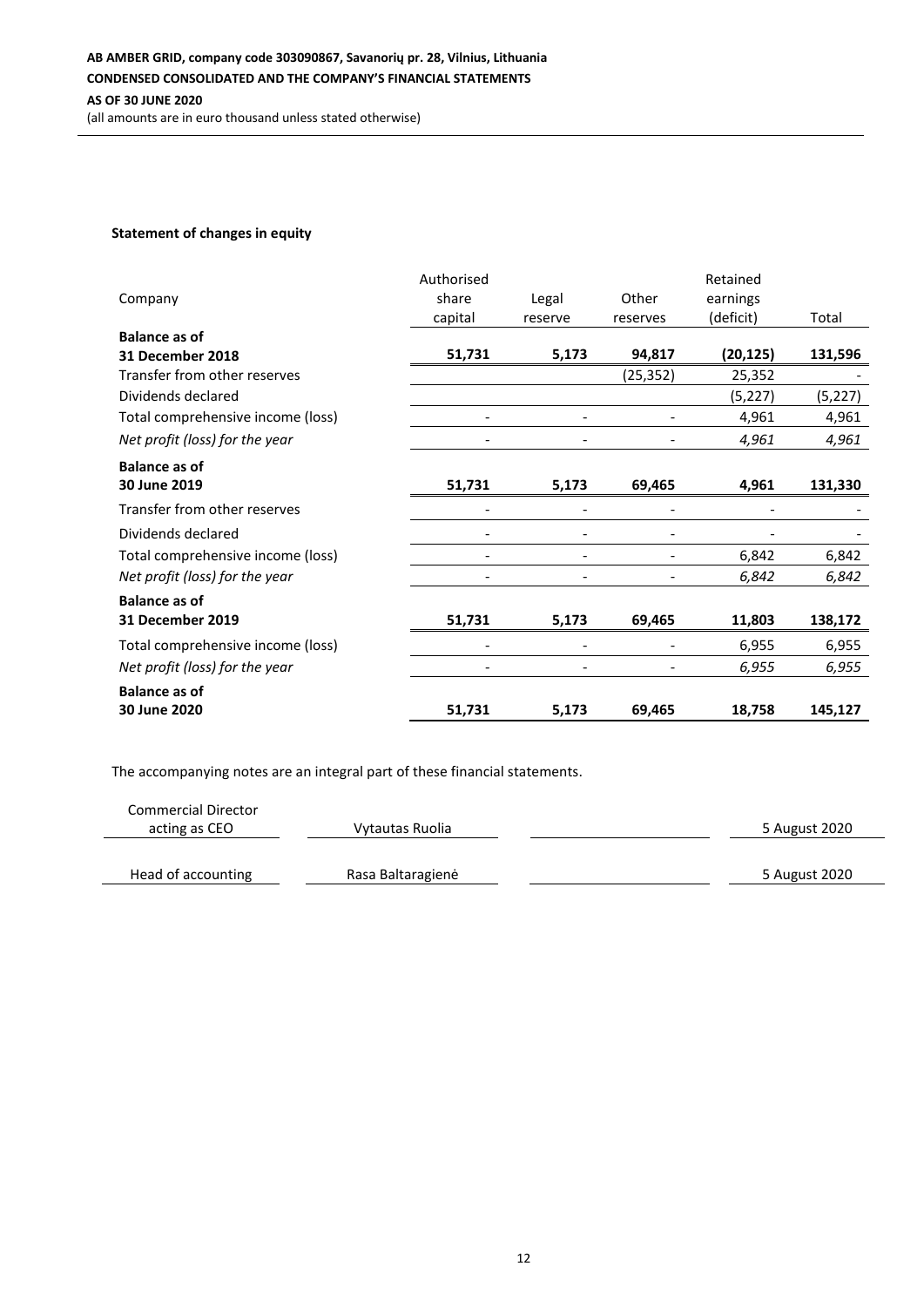(all amounts are in euro thousand unless stated otherwise)

### **Consolidated and Company's Statement of cash flows**

| 30 June<br>30 June<br>30 June<br>30 June<br>2019<br>2020<br>2020<br>2019<br>(adjusted)*<br>(adjusted)*<br>Ι.<br>Cash flows from (to) operating activities<br>1.1.<br>7,390<br>5,043<br>6,955<br>4,961<br>Net profit (loss)<br>Adjustments of non-cash items and other<br>corrections:<br>5,524<br>5,021<br>5,429<br>4,961<br>Depreciation and amortisation<br>1.2.<br>1.3.<br>Loss (gain) on property, plant and equipment,<br>doubtful trade accounts receivable and<br>inventories write-off and disposal<br>15<br>15<br>Revaluation loss of fixed assets<br>1.4<br>1.5.<br>Impairment losses (reversal of impairment) for<br>property, plant and equipment, financial<br>assets, allowance for doubtful trade accounts<br>receivable and inventories<br>95<br>(15)<br>(15)<br>95<br>(1,768)<br>1,075<br>(1,788)<br>1,075<br>1.6.<br>Income tax expenses (income)<br>(8)<br>(8)<br>1.7.<br>Interest (income)<br>153<br>200<br>151<br>200<br>1.8.<br>Interest expenses<br>Amortisation of grants (deferred revenue)<br>1.9.<br>775<br>775<br>Elimination of other non-cash items<br>11,394<br>11,964<br>12,106<br>10,842<br>Changes in working capital:<br>Decrease (increase) in inventories<br>876<br>810<br>876<br>810<br>Decrease (increase) in trade accounts<br>130<br>976<br>1,308<br>receivable<br>1,161<br>Decrease (increase) in other accounts<br>receivable and prepayments<br>6,041<br>6,123<br>846<br>1,013<br>Increase (decrease) in trade accounts payable<br>(14, 269)<br>(9,866)<br>(1, 810)<br>(1,639)<br>1.15.<br>Increase (decrease) in other accounts payable<br>and other current liabilities<br>825<br>(5, 545)<br>(5, 777)<br>704<br>Decrease (increase) in other financial assets<br>1.16.<br>13,644<br>8,551<br>2<br>47<br>1.17.<br>Income tax (paid)<br>(993)<br>(381)<br>(993)<br>(381)<br>(348)<br>1,946<br>(371)<br>1,862<br>Total changes in working capital<br>11,046<br>10,471<br>14,052<br>13,826<br>Net cash flows from operating activities<br>Cash flows from (to) investing activities<br>н.<br>(Acquisitions) of property, plant and<br>II.1.<br>equipment and intangible assets<br>(38, 236)<br>(10, 321)<br>(38, 114)<br>(10, 312)<br>Proceeds from sales of property, plant and<br>II.2.<br>25<br>25<br>equipment<br>II.3.<br>Grants received<br>12,490<br>1,553<br>12,490<br>1,553<br>150<br>II.4.<br>Loans recovered<br>6<br>Interest received<br>6 |       |                                          | Group     |          | Company   |          |
|---------------------------------------------------------------------------------------------------------------------------------------------------------------------------------------------------------------------------------------------------------------------------------------------------------------------------------------------------------------------------------------------------------------------------------------------------------------------------------------------------------------------------------------------------------------------------------------------------------------------------------------------------------------------------------------------------------------------------------------------------------------------------------------------------------------------------------------------------------------------------------------------------------------------------------------------------------------------------------------------------------------------------------------------------------------------------------------------------------------------------------------------------------------------------------------------------------------------------------------------------------------------------------------------------------------------------------------------------------------------------------------------------------------------------------------------------------------------------------------------------------------------------------------------------------------------------------------------------------------------------------------------------------------------------------------------------------------------------------------------------------------------------------------------------------------------------------------------------------------------------------------------------------------------------------------------------------------------------------------------------------------------------------------------------------------------------------------------------------------------------------------------------------------------------------------------------------------------------------------------------------------------------------------------------------------------------------------------------------------------------------------------------|-------|------------------------------------------|-----------|----------|-----------|----------|
|                                                                                                                                                                                                                                                                                                                                                                                                                                                                                                                                                                                                                                                                                                                                                                                                                                                                                                                                                                                                                                                                                                                                                                                                                                                                                                                                                                                                                                                                                                                                                                                                                                                                                                                                                                                                                                                                                                                                                                                                                                                                                                                                                                                                                                                                                                                                                                                                   |       |                                          |           |          |           |          |
|                                                                                                                                                                                                                                                                                                                                                                                                                                                                                                                                                                                                                                                                                                                                                                                                                                                                                                                                                                                                                                                                                                                                                                                                                                                                                                                                                                                                                                                                                                                                                                                                                                                                                                                                                                                                                                                                                                                                                                                                                                                                                                                                                                                                                                                                                                                                                                                                   |       |                                          |           |          |           |          |
|                                                                                                                                                                                                                                                                                                                                                                                                                                                                                                                                                                                                                                                                                                                                                                                                                                                                                                                                                                                                                                                                                                                                                                                                                                                                                                                                                                                                                                                                                                                                                                                                                                                                                                                                                                                                                                                                                                                                                                                                                                                                                                                                                                                                                                                                                                                                                                                                   |       |                                          |           |          |           |          |
|                                                                                                                                                                                                                                                                                                                                                                                                                                                                                                                                                                                                                                                                                                                                                                                                                                                                                                                                                                                                                                                                                                                                                                                                                                                                                                                                                                                                                                                                                                                                                                                                                                                                                                                                                                                                                                                                                                                                                                                                                                                                                                                                                                                                                                                                                                                                                                                                   |       |                                          |           |          |           |          |
|                                                                                                                                                                                                                                                                                                                                                                                                                                                                                                                                                                                                                                                                                                                                                                                                                                                                                                                                                                                                                                                                                                                                                                                                                                                                                                                                                                                                                                                                                                                                                                                                                                                                                                                                                                                                                                                                                                                                                                                                                                                                                                                                                                                                                                                                                                                                                                                                   |       |                                          |           |          |           |          |
|                                                                                                                                                                                                                                                                                                                                                                                                                                                                                                                                                                                                                                                                                                                                                                                                                                                                                                                                                                                                                                                                                                                                                                                                                                                                                                                                                                                                                                                                                                                                                                                                                                                                                                                                                                                                                                                                                                                                                                                                                                                                                                                                                                                                                                                                                                                                                                                                   |       |                                          |           |          |           |          |
|                                                                                                                                                                                                                                                                                                                                                                                                                                                                                                                                                                                                                                                                                                                                                                                                                                                                                                                                                                                                                                                                                                                                                                                                                                                                                                                                                                                                                                                                                                                                                                                                                                                                                                                                                                                                                                                                                                                                                                                                                                                                                                                                                                                                                                                                                                                                                                                                   |       |                                          |           |          |           |          |
|                                                                                                                                                                                                                                                                                                                                                                                                                                                                                                                                                                                                                                                                                                                                                                                                                                                                                                                                                                                                                                                                                                                                                                                                                                                                                                                                                                                                                                                                                                                                                                                                                                                                                                                                                                                                                                                                                                                                                                                                                                                                                                                                                                                                                                                                                                                                                                                                   |       |                                          |           |          |           |          |
|                                                                                                                                                                                                                                                                                                                                                                                                                                                                                                                                                                                                                                                                                                                                                                                                                                                                                                                                                                                                                                                                                                                                                                                                                                                                                                                                                                                                                                                                                                                                                                                                                                                                                                                                                                                                                                                                                                                                                                                                                                                                                                                                                                                                                                                                                                                                                                                                   |       |                                          |           |          |           |          |
|                                                                                                                                                                                                                                                                                                                                                                                                                                                                                                                                                                                                                                                                                                                                                                                                                                                                                                                                                                                                                                                                                                                                                                                                                                                                                                                                                                                                                                                                                                                                                                                                                                                                                                                                                                                                                                                                                                                                                                                                                                                                                                                                                                                                                                                                                                                                                                                                   |       |                                          |           |          |           |          |
|                                                                                                                                                                                                                                                                                                                                                                                                                                                                                                                                                                                                                                                                                                                                                                                                                                                                                                                                                                                                                                                                                                                                                                                                                                                                                                                                                                                                                                                                                                                                                                                                                                                                                                                                                                                                                                                                                                                                                                                                                                                                                                                                                                                                                                                                                                                                                                                                   |       |                                          |           |          |           |          |
|                                                                                                                                                                                                                                                                                                                                                                                                                                                                                                                                                                                                                                                                                                                                                                                                                                                                                                                                                                                                                                                                                                                                                                                                                                                                                                                                                                                                                                                                                                                                                                                                                                                                                                                                                                                                                                                                                                                                                                                                                                                                                                                                                                                                                                                                                                                                                                                                   |       |                                          |           |          |           |          |
|                                                                                                                                                                                                                                                                                                                                                                                                                                                                                                                                                                                                                                                                                                                                                                                                                                                                                                                                                                                                                                                                                                                                                                                                                                                                                                                                                                                                                                                                                                                                                                                                                                                                                                                                                                                                                                                                                                                                                                                                                                                                                                                                                                                                                                                                                                                                                                                                   |       |                                          |           |          |           |          |
|                                                                                                                                                                                                                                                                                                                                                                                                                                                                                                                                                                                                                                                                                                                                                                                                                                                                                                                                                                                                                                                                                                                                                                                                                                                                                                                                                                                                                                                                                                                                                                                                                                                                                                                                                                                                                                                                                                                                                                                                                                                                                                                                                                                                                                                                                                                                                                                                   |       |                                          |           |          |           |          |
|                                                                                                                                                                                                                                                                                                                                                                                                                                                                                                                                                                                                                                                                                                                                                                                                                                                                                                                                                                                                                                                                                                                                                                                                                                                                                                                                                                                                                                                                                                                                                                                                                                                                                                                                                                                                                                                                                                                                                                                                                                                                                                                                                                                                                                                                                                                                                                                                   |       |                                          |           |          |           |          |
|                                                                                                                                                                                                                                                                                                                                                                                                                                                                                                                                                                                                                                                                                                                                                                                                                                                                                                                                                                                                                                                                                                                                                                                                                                                                                                                                                                                                                                                                                                                                                                                                                                                                                                                                                                                                                                                                                                                                                                                                                                                                                                                                                                                                                                                                                                                                                                                                   |       |                                          |           |          |           |          |
|                                                                                                                                                                                                                                                                                                                                                                                                                                                                                                                                                                                                                                                                                                                                                                                                                                                                                                                                                                                                                                                                                                                                                                                                                                                                                                                                                                                                                                                                                                                                                                                                                                                                                                                                                                                                                                                                                                                                                                                                                                                                                                                                                                                                                                                                                                                                                                                                   |       |                                          |           |          |           |          |
|                                                                                                                                                                                                                                                                                                                                                                                                                                                                                                                                                                                                                                                                                                                                                                                                                                                                                                                                                                                                                                                                                                                                                                                                                                                                                                                                                                                                                                                                                                                                                                                                                                                                                                                                                                                                                                                                                                                                                                                                                                                                                                                                                                                                                                                                                                                                                                                                   | 1.10. |                                          |           |          |           |          |
|                                                                                                                                                                                                                                                                                                                                                                                                                                                                                                                                                                                                                                                                                                                                                                                                                                                                                                                                                                                                                                                                                                                                                                                                                                                                                                                                                                                                                                                                                                                                                                                                                                                                                                                                                                                                                                                                                                                                                                                                                                                                                                                                                                                                                                                                                                                                                                                                   |       |                                          |           |          |           |          |
|                                                                                                                                                                                                                                                                                                                                                                                                                                                                                                                                                                                                                                                                                                                                                                                                                                                                                                                                                                                                                                                                                                                                                                                                                                                                                                                                                                                                                                                                                                                                                                                                                                                                                                                                                                                                                                                                                                                                                                                                                                                                                                                                                                                                                                                                                                                                                                                                   |       |                                          |           |          |           |          |
|                                                                                                                                                                                                                                                                                                                                                                                                                                                                                                                                                                                                                                                                                                                                                                                                                                                                                                                                                                                                                                                                                                                                                                                                                                                                                                                                                                                                                                                                                                                                                                                                                                                                                                                                                                                                                                                                                                                                                                                                                                                                                                                                                                                                                                                                                                                                                                                                   | 1.11. |                                          |           |          |           |          |
|                                                                                                                                                                                                                                                                                                                                                                                                                                                                                                                                                                                                                                                                                                                                                                                                                                                                                                                                                                                                                                                                                                                                                                                                                                                                                                                                                                                                                                                                                                                                                                                                                                                                                                                                                                                                                                                                                                                                                                                                                                                                                                                                                                                                                                                                                                                                                                                                   |       |                                          |           |          |           |          |
|                                                                                                                                                                                                                                                                                                                                                                                                                                                                                                                                                                                                                                                                                                                                                                                                                                                                                                                                                                                                                                                                                                                                                                                                                                                                                                                                                                                                                                                                                                                                                                                                                                                                                                                                                                                                                                                                                                                                                                                                                                                                                                                                                                                                                                                                                                                                                                                                   | 1.12. |                                          |           |          |           |          |
|                                                                                                                                                                                                                                                                                                                                                                                                                                                                                                                                                                                                                                                                                                                                                                                                                                                                                                                                                                                                                                                                                                                                                                                                                                                                                                                                                                                                                                                                                                                                                                                                                                                                                                                                                                                                                                                                                                                                                                                                                                                                                                                                                                                                                                                                                                                                                                                                   |       |                                          |           |          |           |          |
|                                                                                                                                                                                                                                                                                                                                                                                                                                                                                                                                                                                                                                                                                                                                                                                                                                                                                                                                                                                                                                                                                                                                                                                                                                                                                                                                                                                                                                                                                                                                                                                                                                                                                                                                                                                                                                                                                                                                                                                                                                                                                                                                                                                                                                                                                                                                                                                                   | 1.13  |                                          |           |          |           |          |
|                                                                                                                                                                                                                                                                                                                                                                                                                                                                                                                                                                                                                                                                                                                                                                                                                                                                                                                                                                                                                                                                                                                                                                                                                                                                                                                                                                                                                                                                                                                                                                                                                                                                                                                                                                                                                                                                                                                                                                                                                                                                                                                                                                                                                                                                                                                                                                                                   |       |                                          |           |          |           |          |
|                                                                                                                                                                                                                                                                                                                                                                                                                                                                                                                                                                                                                                                                                                                                                                                                                                                                                                                                                                                                                                                                                                                                                                                                                                                                                                                                                                                                                                                                                                                                                                                                                                                                                                                                                                                                                                                                                                                                                                                                                                                                                                                                                                                                                                                                                                                                                                                                   | 1.14. |                                          |           |          |           |          |
|                                                                                                                                                                                                                                                                                                                                                                                                                                                                                                                                                                                                                                                                                                                                                                                                                                                                                                                                                                                                                                                                                                                                                                                                                                                                                                                                                                                                                                                                                                                                                                                                                                                                                                                                                                                                                                                                                                                                                                                                                                                                                                                                                                                                                                                                                                                                                                                                   |       |                                          |           |          |           |          |
|                                                                                                                                                                                                                                                                                                                                                                                                                                                                                                                                                                                                                                                                                                                                                                                                                                                                                                                                                                                                                                                                                                                                                                                                                                                                                                                                                                                                                                                                                                                                                                                                                                                                                                                                                                                                                                                                                                                                                                                                                                                                                                                                                                                                                                                                                                                                                                                                   |       |                                          |           |          |           |          |
|                                                                                                                                                                                                                                                                                                                                                                                                                                                                                                                                                                                                                                                                                                                                                                                                                                                                                                                                                                                                                                                                                                                                                                                                                                                                                                                                                                                                                                                                                                                                                                                                                                                                                                                                                                                                                                                                                                                                                                                                                                                                                                                                                                                                                                                                                                                                                                                                   |       |                                          |           |          |           |          |
|                                                                                                                                                                                                                                                                                                                                                                                                                                                                                                                                                                                                                                                                                                                                                                                                                                                                                                                                                                                                                                                                                                                                                                                                                                                                                                                                                                                                                                                                                                                                                                                                                                                                                                                                                                                                                                                                                                                                                                                                                                                                                                                                                                                                                                                                                                                                                                                                   |       |                                          |           |          |           |          |
|                                                                                                                                                                                                                                                                                                                                                                                                                                                                                                                                                                                                                                                                                                                                                                                                                                                                                                                                                                                                                                                                                                                                                                                                                                                                                                                                                                                                                                                                                                                                                                                                                                                                                                                                                                                                                                                                                                                                                                                                                                                                                                                                                                                                                                                                                                                                                                                                   |       |                                          |           |          |           |          |
|                                                                                                                                                                                                                                                                                                                                                                                                                                                                                                                                                                                                                                                                                                                                                                                                                                                                                                                                                                                                                                                                                                                                                                                                                                                                                                                                                                                                                                                                                                                                                                                                                                                                                                                                                                                                                                                                                                                                                                                                                                                                                                                                                                                                                                                                                                                                                                                                   |       |                                          |           |          |           |          |
|                                                                                                                                                                                                                                                                                                                                                                                                                                                                                                                                                                                                                                                                                                                                                                                                                                                                                                                                                                                                                                                                                                                                                                                                                                                                                                                                                                                                                                                                                                                                                                                                                                                                                                                                                                                                                                                                                                                                                                                                                                                                                                                                                                                                                                                                                                                                                                                                   |       |                                          |           |          |           |          |
|                                                                                                                                                                                                                                                                                                                                                                                                                                                                                                                                                                                                                                                                                                                                                                                                                                                                                                                                                                                                                                                                                                                                                                                                                                                                                                                                                                                                                                                                                                                                                                                                                                                                                                                                                                                                                                                                                                                                                                                                                                                                                                                                                                                                                                                                                                                                                                                                   |       |                                          |           |          |           |          |
|                                                                                                                                                                                                                                                                                                                                                                                                                                                                                                                                                                                                                                                                                                                                                                                                                                                                                                                                                                                                                                                                                                                                                                                                                                                                                                                                                                                                                                                                                                                                                                                                                                                                                                                                                                                                                                                                                                                                                                                                                                                                                                                                                                                                                                                                                                                                                                                                   |       |                                          |           |          |           |          |
|                                                                                                                                                                                                                                                                                                                                                                                                                                                                                                                                                                                                                                                                                                                                                                                                                                                                                                                                                                                                                                                                                                                                                                                                                                                                                                                                                                                                                                                                                                                                                                                                                                                                                                                                                                                                                                                                                                                                                                                                                                                                                                                                                                                                                                                                                                                                                                                                   |       |                                          |           |          |           |          |
|                                                                                                                                                                                                                                                                                                                                                                                                                                                                                                                                                                                                                                                                                                                                                                                                                                                                                                                                                                                                                                                                                                                                                                                                                                                                                                                                                                                                                                                                                                                                                                                                                                                                                                                                                                                                                                                                                                                                                                                                                                                                                                                                                                                                                                                                                                                                                                                                   |       |                                          |           |          |           |          |
|                                                                                                                                                                                                                                                                                                                                                                                                                                                                                                                                                                                                                                                                                                                                                                                                                                                                                                                                                                                                                                                                                                                                                                                                                                                                                                                                                                                                                                                                                                                                                                                                                                                                                                                                                                                                                                                                                                                                                                                                                                                                                                                                                                                                                                                                                                                                                                                                   |       |                                          |           |          |           |          |
|                                                                                                                                                                                                                                                                                                                                                                                                                                                                                                                                                                                                                                                                                                                                                                                                                                                                                                                                                                                                                                                                                                                                                                                                                                                                                                                                                                                                                                                                                                                                                                                                                                                                                                                                                                                                                                                                                                                                                                                                                                                                                                                                                                                                                                                                                                                                                                                                   |       |                                          |           |          |           |          |
|                                                                                                                                                                                                                                                                                                                                                                                                                                                                                                                                                                                                                                                                                                                                                                                                                                                                                                                                                                                                                                                                                                                                                                                                                                                                                                                                                                                                                                                                                                                                                                                                                                                                                                                                                                                                                                                                                                                                                                                                                                                                                                                                                                                                                                                                                                                                                                                                   | II.5. |                                          |           |          |           |          |
|                                                                                                                                                                                                                                                                                                                                                                                                                                                                                                                                                                                                                                                                                                                                                                                                                                                                                                                                                                                                                                                                                                                                                                                                                                                                                                                                                                                                                                                                                                                                                                                                                                                                                                                                                                                                                                                                                                                                                                                                                                                                                                                                                                                                                                                                                                                                                                                                   |       | Net cash flows (to) investing activities | (25, 746) | (8, 737) | (25, 624) | (8, 578) |

The accompanying notes are an integral part of these financial statements.

(cont'd on the next page)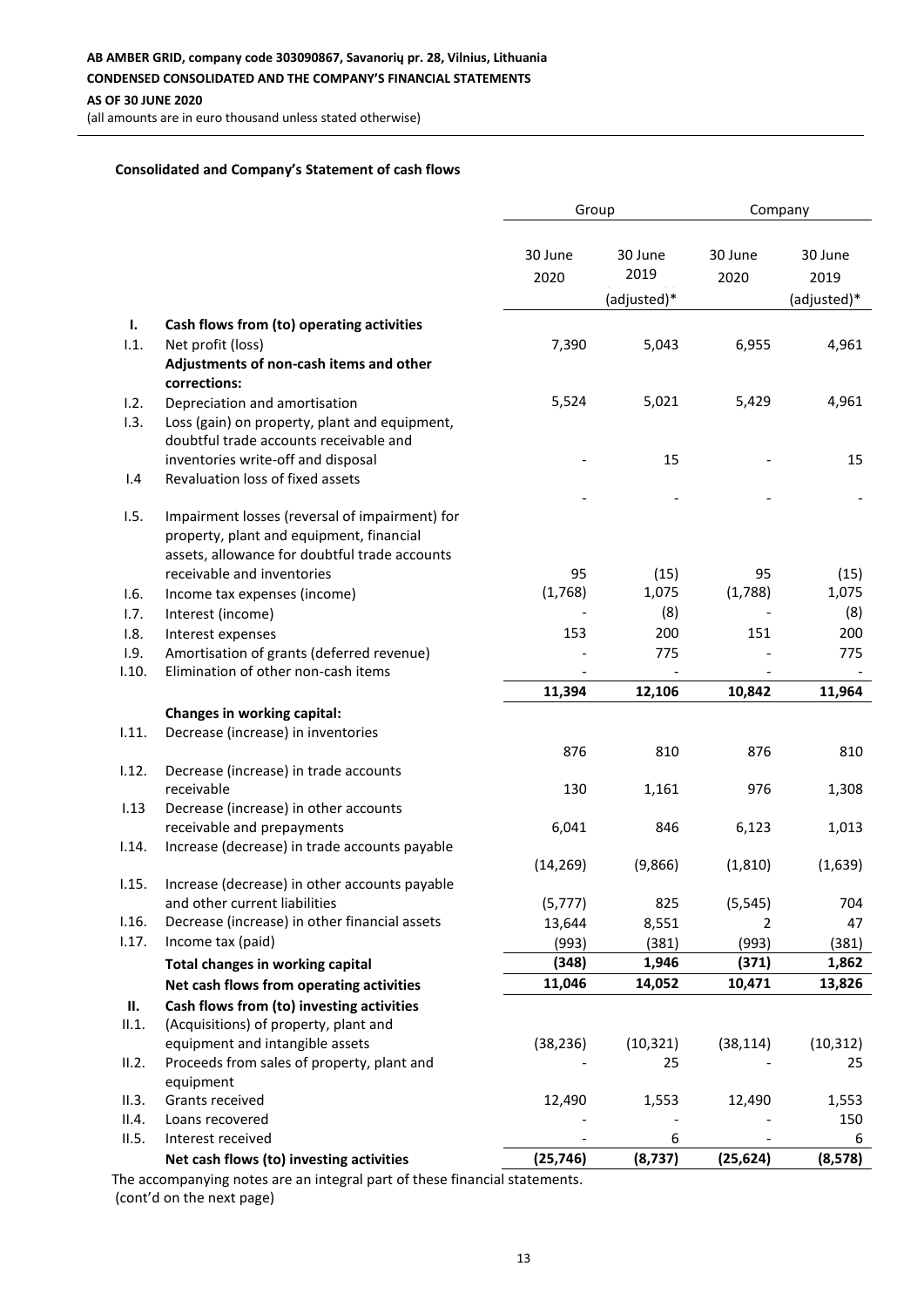(all amounts are in euro thousand unless stated otherwise)

### **Consolidates and Company's statements of cash flows (cont'd)**

|        |                                                         | Group           |                             | Company         |                             |
|--------|---------------------------------------------------------|-----------------|-----------------------------|-----------------|-----------------------------|
|        |                                                         | 30 June<br>2020 | 30 June 2019<br>(adjusted)* | 30 June<br>2020 | 30 June 2019<br>(adjusted)* |
| Ш.     | Cash flows from (to) financing activities               |                 |                             |                 |                             |
| III.1. | Dividends (paid)                                        | (1)             | (5, 225)                    | (1)             | (5, 225)                    |
| III.2. | Proceeds from borrowings                                |                 | 10,000                      |                 | 10,000                      |
| III.3. | (Repayments) of borrowings                              | (12, 711)       | (5, 444)                    | (12, 531)       | (5, 444)                    |
| III.4. | The overdraft                                           | 27,910          | (4, 352)                    | 27,910          | (4, 352)                    |
| III.5. | Interest (paid)                                         | (184)           | (190)                       | (183)           | (190)                       |
| III.6. | The right-of-use assets                                 | (168)           | (74)                        | (157)           | (69)                        |
| III.7. | Other cash flows from (to) financial activities         |                 | 8                           |                 | 8                           |
|        | Net cash flows from (to) financing activities           | 14,846          | (5,277)                     | 15,038          | (5, 272)                    |
| IV.    | Net increase (decrease) in cash and cash<br>equivalents | 146             | 38                          | (115)           | (24)                        |
| V.     | Cash and cash equivalents at the beginning of           |                 |                             |                 |                             |
|        | the period                                              | 233             | 42                          | 197             | 34                          |
| VI.    | Cash and cash equivalents at the end of the             |                 |                             |                 |                             |
|        | period                                                  | 379             | 80                          | 82              | 10                          |

\* The adjustment was made due to the reclassification of cash and cash equivalents with another financial assets item and due to the application of IFRS 16 to land lease. The significant effect of the adjustments is disclosed in Note No. 17.

| <b>Commercial Director</b> |                   |               |
|----------------------------|-------------------|---------------|
| acting as CEO              | Vytautas Ruolia   | 5 August 2020 |
| Head of accounting         | Rasa Baltaragienė | 5 August 2020 |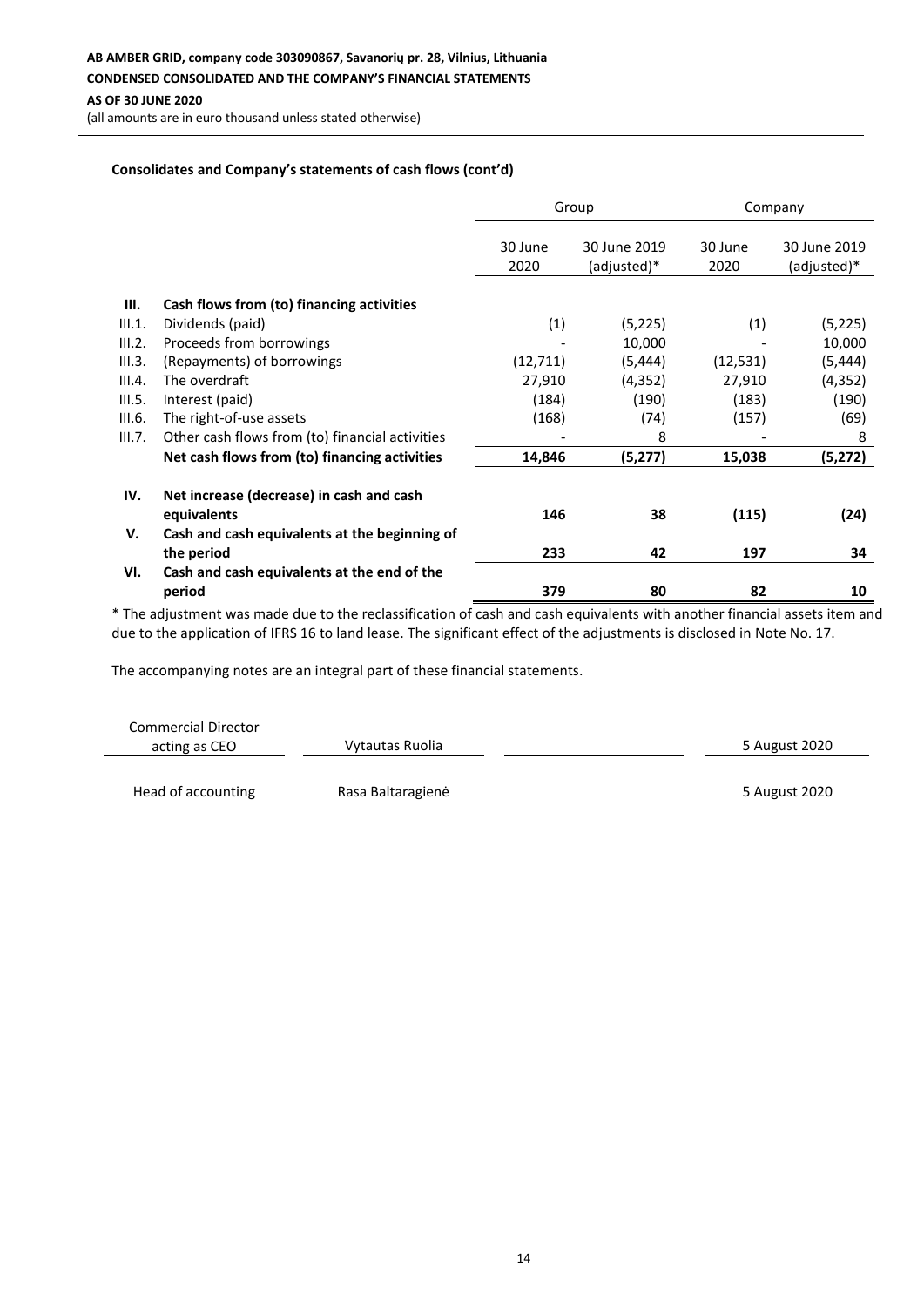### **Notes to the consolidated and the Company's financial Statements**

#### **1 General information**

The consolidated financial statements disclose the financial position and performance of the AB Amber Grid (hereinafter referred to as the 'Company') and its subsidiary UAB GET Baltic (hereinafter together referred to as the 'Group').

AB Amber Grid was registered on 25 June 2013 after the spin-off from AB Lietuvos Dujos of the natural gas transmission activity with respective assets, rights and obligations attributed to the activity in question. The Company's operations date back to 1 August 2013.

On 10 April 2015, upon the obtaining of a positive decision from the European Commission, the National Energy Regulatory Council (before National Commission for Energy Control and Prices) issued in respect of the Company an open-ended License No. L2-3 (GDP) for the engagement in the Transmission System Operator's activity within the territory of Lithuania.

The Company is engaged in the natural gas transmission system operator's activity and provides to system users, other operators, and gas market players the following services:

- transmission of natural gas in the territory of the Republic of Lithuania;
- balancing of natural gas flows in the transmission system;
- administration of the funds intended to compensate for the installation and fixed operating costs of the Liquefied Natural Gas Terminal, its infrastructure and connector and, as from 2016, for reasonable costs of the designated supplier for the supply of an obligatory quantity of liquefied natural gas;
- administration of the register of guarantees of origin for gas produced from renewable energy sources.

On 30 June 2020, the Company had 109 contracts for natural gas transmission services with the users of natural gas transmission system (natural gas costumers, natural gas distribution system operators, natural gas supply companies that supply gas up to customers systems). In addition, Company had entered into natural gas balancing agreements with 2 natural gas trade companies that trade natural gas, but do not use Company's transmission system infrastructure.

The Company's largest shareholder is UAB EPSO-G. UAB EPSO-G is 100-percent owned by the Republic of Lithuania and is managed by trust by the Ministry of Energy of the Republic of Lithuania. UAB EPSO-G is in charge of the management of the shareholdings of the electricity and gas transmission system operators of the Republic of Lithuania.

Since 1 August 2013, the Company's shares have been traded on a stock exchange; they are listed on the Baltic Secondary Trading List of NASDAQ OMX Vilnius Stock Exchange (ISIN code LT0000128696, instrument AMG1L).

As of 30 of June 2020 and 31 December 2019, the Company's shareholders were as follows:

|                                     | Number of shares owned | Ownership share (percent) |
|-------------------------------------|------------------------|---------------------------|
| UAB EPSO-G (Company Code 302826889, |                        |                           |
| Gedimino av. 20, Vilnius)           | 172,279,125            | 96.58                     |
| Other shareholders                  | 6,103,389              | 3.42                      |
|                                     | 178,382,514            | 100.00                    |

The Company's share capital amounts to EUR 51,730,929.06. It is divided into 178,382,514 ordinary registered shares with par value of EUR 0.29 each.

|                       | Company   | Registered address of     | Stake of shares held as | Stake of shares held as |
|-----------------------|-----------|---------------------------|-------------------------|-------------------------|
| Company               | code      | the company               | of 30 June 2020         | of 31 December 2019     |
| <b>UAB GET Baltic</b> | 302861178 | Geležinio Vilko st. 18 A. | 100 %                   | 100 %                   |
|                       |           | Vilnius                   |                         |                         |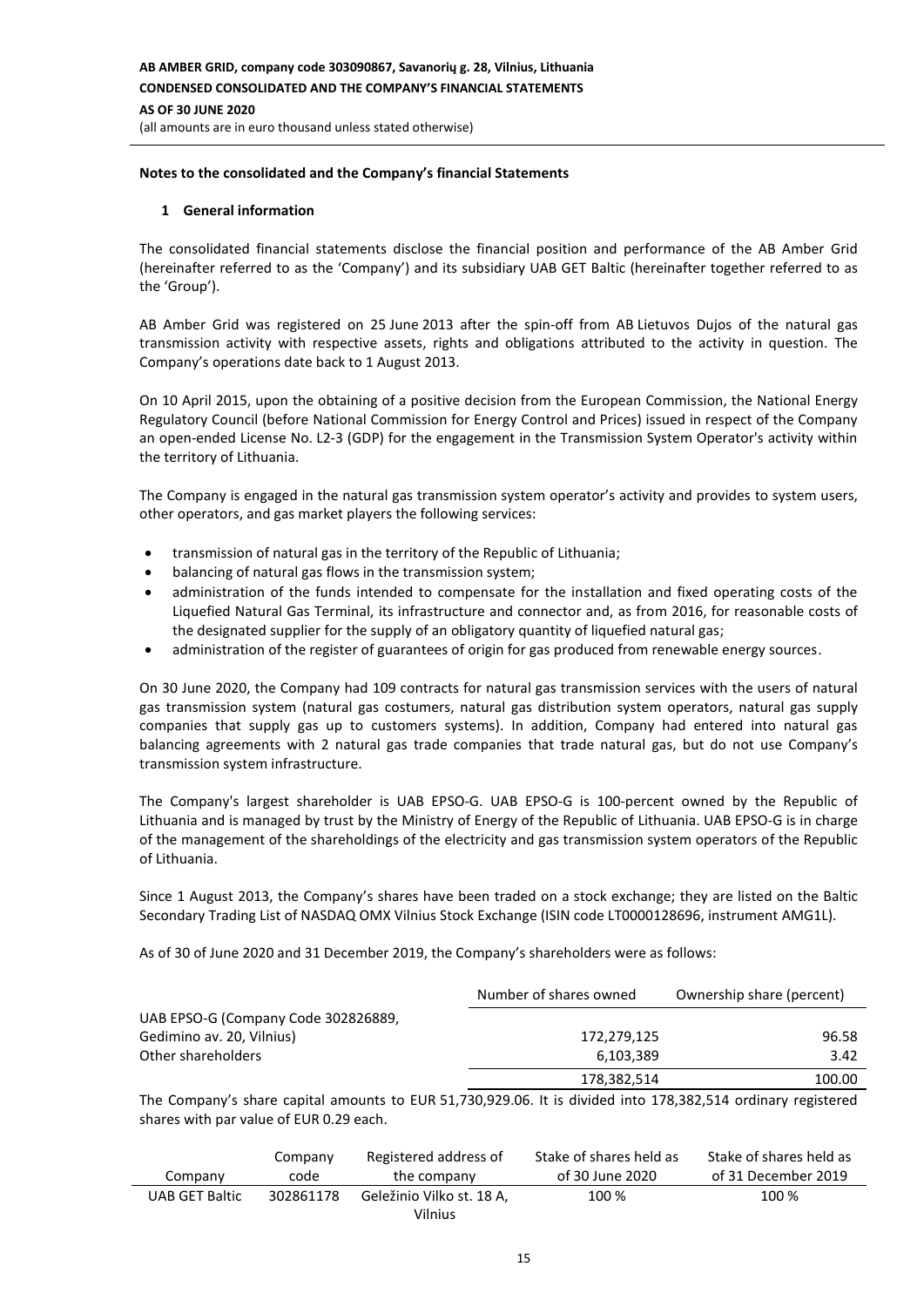# **AB AMBER GRID, company code 303090867, Savanorių g. 28, Vilnius, Lithuania CONDENSED CONSOLIDATED AND THE COMPANY'S FINANCIAL STATEMENTS AS OF 30 JUNE 2020**

(all amounts are in euro thousand unless stated otherwise)

GET Baltic is a Joint Stock Company registered in the Republic of Lithuania. The Company was registered in the Register of Legal Entities on 13 September 2012.The Company is the sole shareholder of GET Baltic, which owns 100% of the authorized capital. On 30 June 2020 and 31 December 2019 the authorized capital of GET Baltic was valued of EUR 580,450 and it consists of 3,055,000 ordinary registered shares with a nominal value of EUR 0.19.

GET Baltic is a licensed natural gas market operator with a status of Registered Reporting Mechanism status provided by the ACER. The Company administrates the electronic trading system for trading spot and forward natural gas products with physical delivery in the market areas located in Lithuania, Latvia, Estonia and Finland. The Company also provides the following services to wholesale natural gas market participants:

- Providing REMIT data to the ACER;
- Providing inside information;
- Distribution of indirect natural gas transmission capacity at interconnection points between the Baltic States;
- Organizing LNG auction;
- Announcement of balancing marginal pricing.

On 30 June 2020 Get Baltic had 97 registered stock exchange participants.

On 30 June 2020 the average number of employees of the Group and the Company consisted 324 (as at 30 June 2019 – 334); on 30 June 2020 the Company consisted of 317 employees (as at 30 June 2019 - 328).

### **2 Accounting principles**

The financial statements present the figures in thousands of euros. The financial year of the Group and the Company coincides with the calendar year.

These condensed interim consolidated and the Company's financial statements, including the statements of financial standing and profit (loss) accounts, statements of comprehensive income, cash flow statement and the statements of changes in equity for the period ended 30 June 2020 have not been audited. The consolidated and the Company's financial statements for the period ended 31 December 2019 have been audited and prepared in accordance with International Financial Reporting Standards (IFRS).

For a better understanding of the information presented in these financial statements, these condensed financial statements should be read together with the annual consolidate and the Company's financial statements for the period ended 31 December 2019. UAB Deloitte Lietuva carried out an audit of Consolidated and Company's Financial Statements for the period ended on 31 December 2019.

The Group's and the Company's condensed interim consolidated financial statements as of 30 June 2020 were prepared in accordance with International Accounting Standard 34 *Interim Financial Reporting*. The Group and the Company have been following the same accounting principles as the ones that were followed in the preparation of financial statements for the year 2019.

The statements were prepared based on an acquisition cost, excluding tangible fixed assets, which were presented at revalued amount.

In accordance with the accounting principles of fixed assets of EPSO–G UAB group companies, assets are accounted at revalued amount deducting accumulated depreciation and impairment losses, whereas grants are accounted for by reducing the carrying amount of the related asset.

1 January 2019, the Company and the Group first adopted IFRS 16 and its amendments using a modified retrospective method, in which rights-of-use assets and liabilities were recognized in equal amounts, without any adjustment to equity.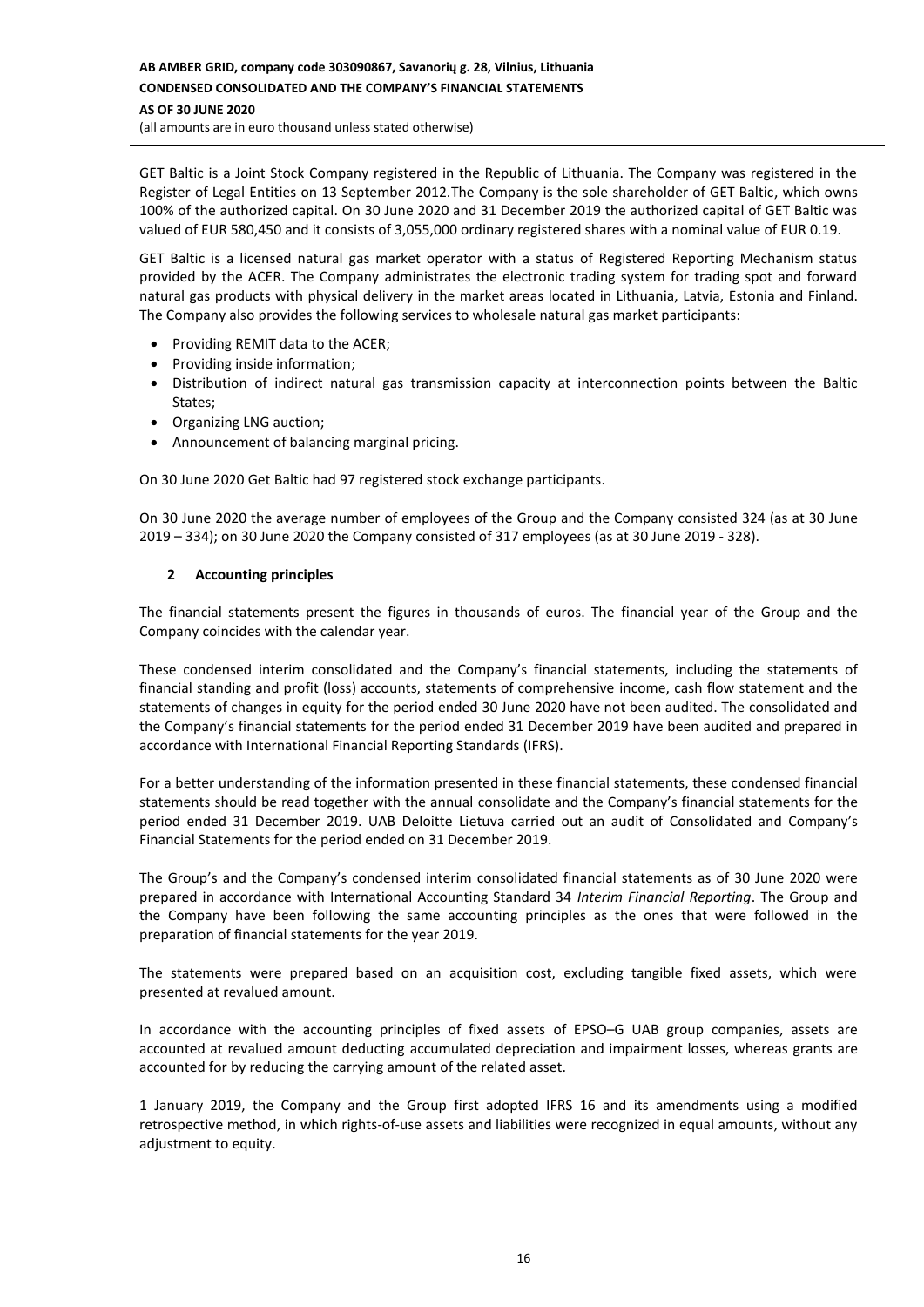### **3 Information by segments**

The Group singles out 2 operating segments: 1) natural gas transmission operations and 2) natural gas exchange operator activities.

All non-current assets of the Group are located in Lithuania, where the Company operates.

As of 30 June 2020, the Group generated 68 % (30 June 2019: 70 %) of its total revenue from the system users in Lithuania, and 29 % (30 June 2019: 29 %) of revenue totalled from transportation of gas to adjacent transmission systems accounted for 3% (30 June 2019: 1%) of revenue originated from the revenue from services provided by the Natural Gas Exchange.

The Group's information on segments for the six months period ended on 30 June 2020 is disclosed below:

|                                                       | Transfer activity | Activities of the | Total   |
|-------------------------------------------------------|-------------------|-------------------|---------|
|                                                       |                   | gas exchange      |         |
| Revenues                                              | 24,089            | 800               | 24,889  |
| Income having eliminated the income of Group entities | 24,089            | 771               | 24,860  |
| Profit / loss from operating activities               | 5,316             | 457               | 5,773   |
| Net financing income (costs)                          | (149)             | (2)               | (151)   |
| Profit / loss before tax                              | 5,167             | 455               | 5,622   |
| Income tax                                            | 1,788             | (20)              | 1,768   |
| Net earnings (loss)                                   | 6,955             | 435               | 7,390   |
| Depreciation / amortisation costs                     | (5,429)           | (95)              | (5,524) |
| Write-offs of non-current tangible assets             |                   |                   |         |

The Group's information on segments for the six months period ended on 30 June 2019 is disclosed below:

|                                                       | Transfer activity | Activities of the | Total   |
|-------------------------------------------------------|-------------------|-------------------|---------|
|                                                       |                   | gas exchange      |         |
| Revenues                                              | 25,633            | 356               | 25,989  |
| Income having eliminated the income of Group entities | 25,629            | 336               | 25,965  |
| Profit / loss from operating activities               | 6,227             | 83                | 6,310   |
| Net financing income (costs)                          | (191)             | (1)               | (192)   |
| Profit / loss before tax                              | 6,036             | 82                | 6,118   |
| Income tax                                            | (1,075)           |                   | (1,075) |
| Net earnings (loss)                                   | 4,961             | 82                | 5,043   |
| Depreciation / amortisation costs                     | (4,961)           | (60)              | (5,021) |
| Write-offs of non-current tangible assets             | 41                |                   | 41      |

### **4 Non-current tangible and intangible assets**

| Non-current intangible assets                 | Group | Company |
|-----------------------------------------------|-------|---------|
| <b>Residual value as of 31 December 2018</b>  | 2,699 | 2,259   |
|                                               |       |         |
| Additions                                     | 710   | 706     |
| Amortisation                                  | (402) | (349)   |
| Netting of grants with the non-current assets |       |         |
| Residual value as of 30 June 2019             | 3,007 | 2,616   |
|                                               |       |         |
| <b>Residual value as of 31 December 2019</b>  | 2,910 | 2,262   |
| Additions                                     | 124   | 74      |
| Amortisation                                  | (475) | (393)   |
| Netting of grants with the non-current assets |       |         |
| Residual value as of 30 June 2020             | 2,559 | 1,943   |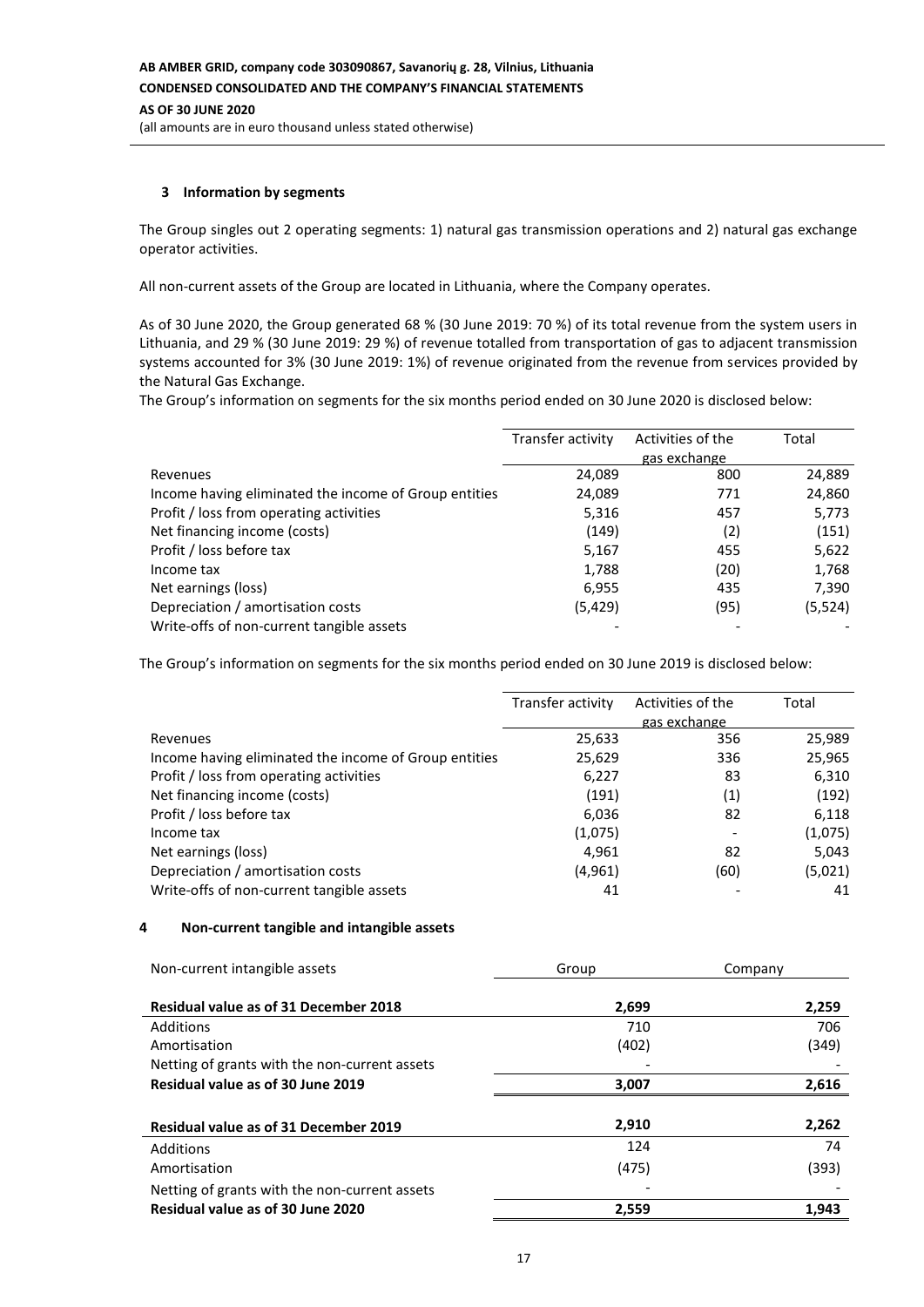### **AB AMBER GRID, company code 303090867, Savanorių g. 28, Vilnius, Lithuania**

**CONDENSED CONSOLIDATED AND THE COMPANY'S FINANCIAL STATEMENTS**

#### **AS OF 30 JUNE 2020**

(all amounts are in euro thousand unless stated otherwise)

| Non-current tangible assets                   | Group     | Company   |  |
|-----------------------------------------------|-----------|-----------|--|
| <b>Residual value as of 31 December 2018</b>  | 200,031   | 200,028   |  |
| Additions                                     | 8,105     | 8,104     |  |
| Depreciation                                  | (4,536)   | (4,535)   |  |
| Write-offs                                    | (201)     | (201)     |  |
| Netting of grants with the non-current assets | (3,617)   | (3,617)   |  |
| Revaluation loss of fixed assets              |           |           |  |
| Residual value as of 30 June 2019             | 199,782   | 199,779   |  |
|                                               |           |           |  |
| <b>Residual value as of 31 December 2019</b>  | 201,362   | 201,359   |  |
| Additions                                     | 48,865    | 48,864    |  |
| Depreciation                                  | (4,835)   | (4,834)   |  |
| Sales                                         |           |           |  |
| Write-offs                                    | (7)       | (7)       |  |
| Netting of grants with the non-current assets | (21, 873) | (21, 873) |  |
| Residual value as of 30 June 2020             | 223,512   | 223,509   |  |

In the Group and the Company, non-current assets are accounted at revalued amount of assets, reducing the grants received for that asset.

In 2020 year construction of the gas pipeline connection between Poland and Lithuania has been started. During 2020 year the value of procurement of construction works, materials, etc. services for the implementation of the project was amounted to EUR 42,640 thousand. EUR, recognized amount of the grants receivables - EUR 19,092 thousand.

The amount of the depreciation of the grants in the income statement is reflected by deducting the depreciation costs of the related assets with the grant income, as of 30 June 2020, it stood at EUR 1,322 thousand (as of 30 June 2019 - EUR 1,192 thousand).

### **5 Construction in progress**

The largest objects of construction in progress of the Group and Company as of 30 June 2020 and 31 December 2019 were as follows:

|                                                                      | Group   |             |  |
|----------------------------------------------------------------------|---------|-------------|--|
| Object                                                               | 30 June | 31 December |  |
|                                                                      | 2020    | 2019        |  |
| Implementation of the gas interconnection Poland-Lithuania in the    |         |             |  |
| territory of Lithuania                                               | 27,852  | 4,304       |  |
| Installation of control device releasing and receiving chambers      | 2,480   | 391         |  |
| Implementation of operative technological control of gas             |         |             |  |
| transmission system                                                  | 1,818   | 1,012       |  |
| Construction of the gas transmission pipeline Vilnius-Kaunas and the |         |             |  |
| connection Kaunas-Šakiai                                             | 551     | 551         |  |
| Other                                                                | 862     | 1,482       |  |
| <sup>1)</sup> Less: impairment of construction in progress           | (580)   | (580)       |  |
|                                                                      | 32,983  | 7,160       |  |

 $1)$ Impairment for the Project "Construction of interconnection between the gas transmission pipelines Vilnius-Kaunas and Kaunas-Šakiai (spatial planning and design services)" was made for the amount of EUR 551 thousand because the construction of the pipeline was postponed for later periods and there arose certain uncertainties regarding the resolution of its funding issues and its further development, 29 thousand EUR impairment was performed for reconstruction of dispatch building.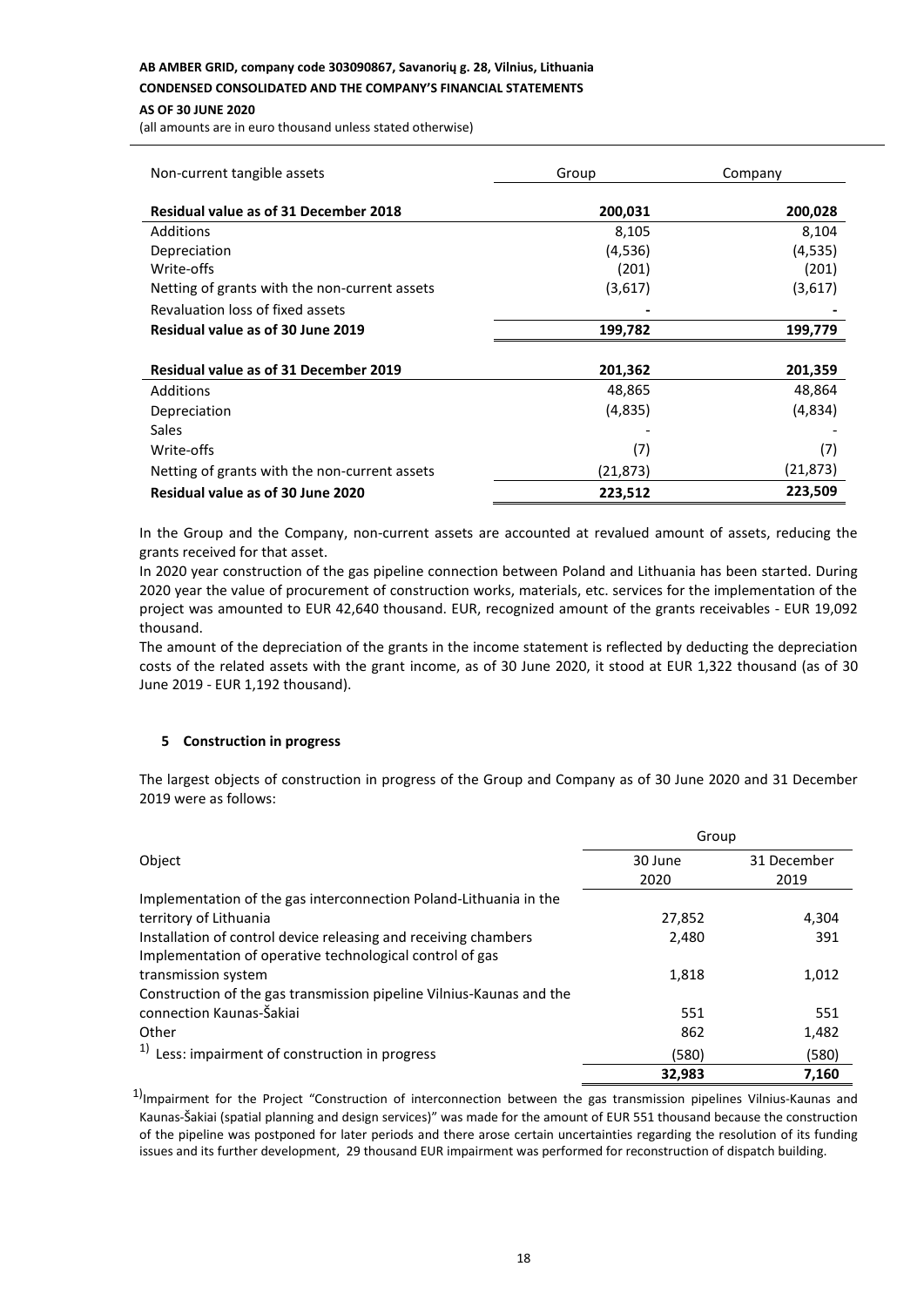### **6 The right-of-use assets and lease liabilities**

As stated below, the Group and the Company leases office space, vehicles, and land. Lease terms for premises - 8- 9 years, vehicles - 4 years, land - 99 years. The Group and the Company, in recognizing its right-of-use assets and lease liabilities by determining the lease terms assessed the likelihood of contract extension.

|                                                       | Group            |                          |                          |              |
|-------------------------------------------------------|------------------|--------------------------|--------------------------|--------------|
|                                                       | <b>Buildings</b> | Land                     | <b>Motor</b><br>vehicles | <b>Total</b> |
| Initial value of recognised assets at 1 January 2019* | 749              | 1,278                    | $\qquad \qquad$          | 2,027        |
| Acquisitions                                          | 151              | $\overline{\phantom{a}}$ | 17                       | 168          |
| Write-offs                                            | (30)             | $\overline{\phantom{a}}$ | $\overline{\phantom{0}}$ | (30)         |
| Amortisation                                          | (72)             | (6)                      | $\left( 1\right)$        | (79)         |
| Residual value at 30 June 2019                        | 798              | 1,272                    | 16                       | 2,086        |
|                                                       |                  |                          |                          |              |

### **Residual value of recognised assets at 31 December**

| 2019                           | 723   | 1,265 | 13    | 2,001 |
|--------------------------------|-------|-------|-------|-------|
| Acquisitions                   | 4     | 0     | 1,108 | 1,112 |
| Write-offs                     | 0     | 0     | 0     | 0     |
| Amortisation                   | (77)  | (6)   | (129) | (212) |
| Residual value at 30 June 2020 | 650   | 1.259 | 992   | 2,901 |
| Initial value                  | 874   | 1,278 | 1,125 | 3,277 |
| Accumulated depreciation       | (224) | (19)  | (133) | (376) |
| Residual value at 30 June 2020 | 650   | 1.259 | 992   | 2.901 |
|                                |       |       |       |       |

\* The Company and its subsidiary as at 1 January 2019 and in prior periods did not have non-current assets held on a finance lease basis

|                                                       | Company          |       |                          |              |
|-------------------------------------------------------|------------------|-------|--------------------------|--------------|
|                                                       | <b>Buildings</b> | Land  | <b>Motor</b><br>vehicles | <b>Total</b> |
| Initial value of recognised assets at 1 January 2019* | 749              | 1,278 |                          | 2,027        |
| Acquisitions                                          |                  |       |                          |              |
| Write-offs                                            | (30)             |       |                          | (29)         |
| Amortisation                                          | (68)             | (6)   |                          | (74)         |
| Residual value at 30 June 2019                        | 651              | 1,272 | -                        | 1,923        |
| Residual value of recognised assets at 31 December    |                  |       |                          |              |
| 2019                                                  | 585              | 1,265 |                          | 1,850        |
| Acquisitions                                          |                  |       | 1,108                    | 1,108        |
| Write-offs                                            |                  |       |                          |              |
| Amortisation                                          | (66)             | (7)   | (127)                    | (200)        |
| Residual value at 30 June 2020                        | 519              | 1,258 | 981                      | 2,758        |
| Initial value                                         | 719              | 1,278 | 1,108                    | 3,105        |
| Accumulated depreciation                              | (201)            | (19)  | (127)                    | (347)        |
| Residual value at 30 June 2020                        | 518              | 1,259 | 981                      | 2,758        |

\* The Company as at 1 January 2019 and in prior periods did not have non-current assets held on a finance lease basis.

As the useful life of the right-of-use assets is longer than the lease term, depreciation is calculated from the commencement date of the lease to the end of the lease term.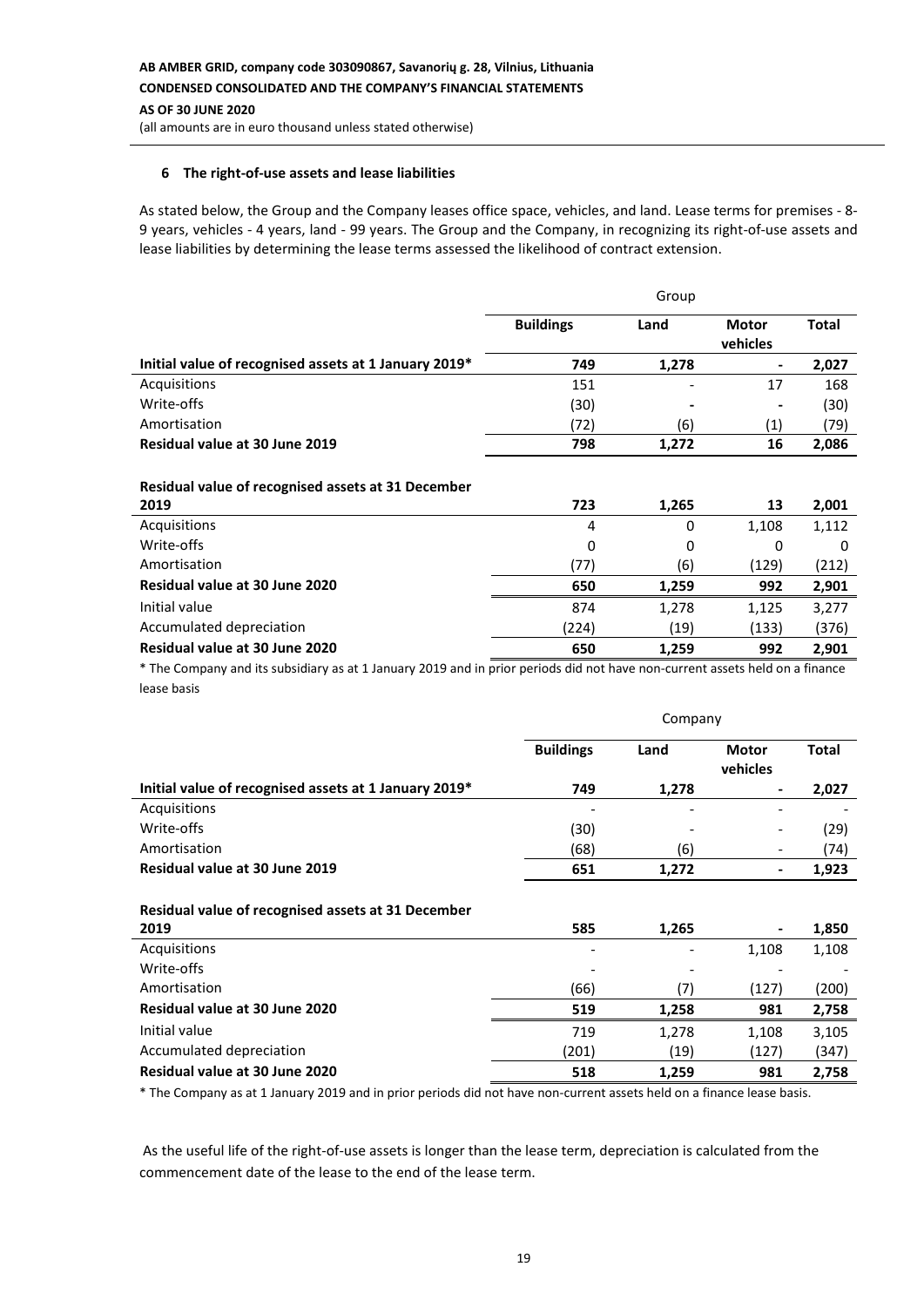# **AB AMBER GRID, company code 303090867, Savanorių g. 28, Vilnius, Lithuania**

## **CONDENSED CONSOLIDATED AND THE COMPANY'S FINANCIAL STATEMENTS**

#### **AS OF 30 JUNE 2020**

(all amounts are in euro thousand unless stated otherwise)

|                                                                     | Group      | Company        |  |  |
|---------------------------------------------------------------------|------------|----------------|--|--|
|                                                                     | At 30 June | At 30 June     |  |  |
|                                                                     | 2020       | 2020           |  |  |
| Carrying amount at the beginning of the period                      | 2,009      | 1,857          |  |  |
| Recognition of lease liabilities under IFRS 16                      | 4          |                |  |  |
| Concluded lease contracts                                           | 1,108      | 1,108          |  |  |
| Termination of leases (write-offs of debts and accrued<br>interest) |            |                |  |  |
| Interest expenses                                                   | 13         | 12             |  |  |
| Lease payments (Principal and Interest)                             | (205)      | (192)          |  |  |
| <b>Carrying amount at 30 June</b>                                   | 2,929      | 2,785          |  |  |
| Non-current lease liabilities                                       | 2,492      | 2,371          |  |  |
| <b>Current lease liabilities</b>                                    | 437        | 414            |  |  |
|                                                                     | Group      |                |  |  |
|                                                                     | At 30 June | At 31 December |  |  |
| Lease liabilities                                                   | 2020       | 2019           |  |  |
| Current year                                                        | 437        | 160            |  |  |
| Repayment terms of non-current liabilities:                         | 2,492      | 1,849          |  |  |
| Between 1 and 2 years                                               | 438        | 161            |  |  |
| From 2 to 3 years                                                   | 440        | 162            |  |  |
| From 3 to 5 years                                                   | 345        | 248            |  |  |
| After 5 years                                                       | 1,269      | 1,278          |  |  |
|                                                                     |            | Company        |  |  |
| Lease liabilities                                                   | At 30 June | At 31 December |  |  |
|                                                                     | 2020       | 2019           |  |  |
| Current year                                                        | 414        | 138            |  |  |
| Repayment terms of non-current liabilities:                         | 2,371      | 1,719          |  |  |

Between 1 and 2 years 138 From 2 to 3 years 139 From 3 to 5 years 209 After 5 years 1,233 and 1,233 and 1,233 and 1,233 and 1,233 and 1,233 and 1,233 and 1,233 and 1,233 and 1,233

Interest calculated on lease liabilities reflected in Group's financial operating expenses on 30 June 2020 is EUR 13 thousand.

The Group and the Company had no leases with variable payments not included in the value of lease obligations. In 2020, the Group made lease payments worth EUR 192 thousand.

## **7 Trade receivables**

|                                           | Group   |             | Company |             |
|-------------------------------------------|---------|-------------|---------|-------------|
|                                           | 30 June | 31 December | 30 June | 31 December |
|                                           | 2020    | 2019        | 2020    | 2019        |
| Non-current trade receivables             |         |             |         |             |
| Other trade receivables                   |         |             |         |             |
| <b>Current trade receivables</b>          |         |             |         |             |
| Gas transmission services receivables     | 4,660   | 5,524       | 4,674   | 5,524       |
| Other trade receivables                   | 1,140   | 406         | 285     | 411         |
| Less: allowance for the decrease in value |         |             |         |             |
| of trade receivables                      | (70)    | (70)        | (70)    | (70)        |
|                                           | 5,730   | 5,860       | 4,889   | 5,865       |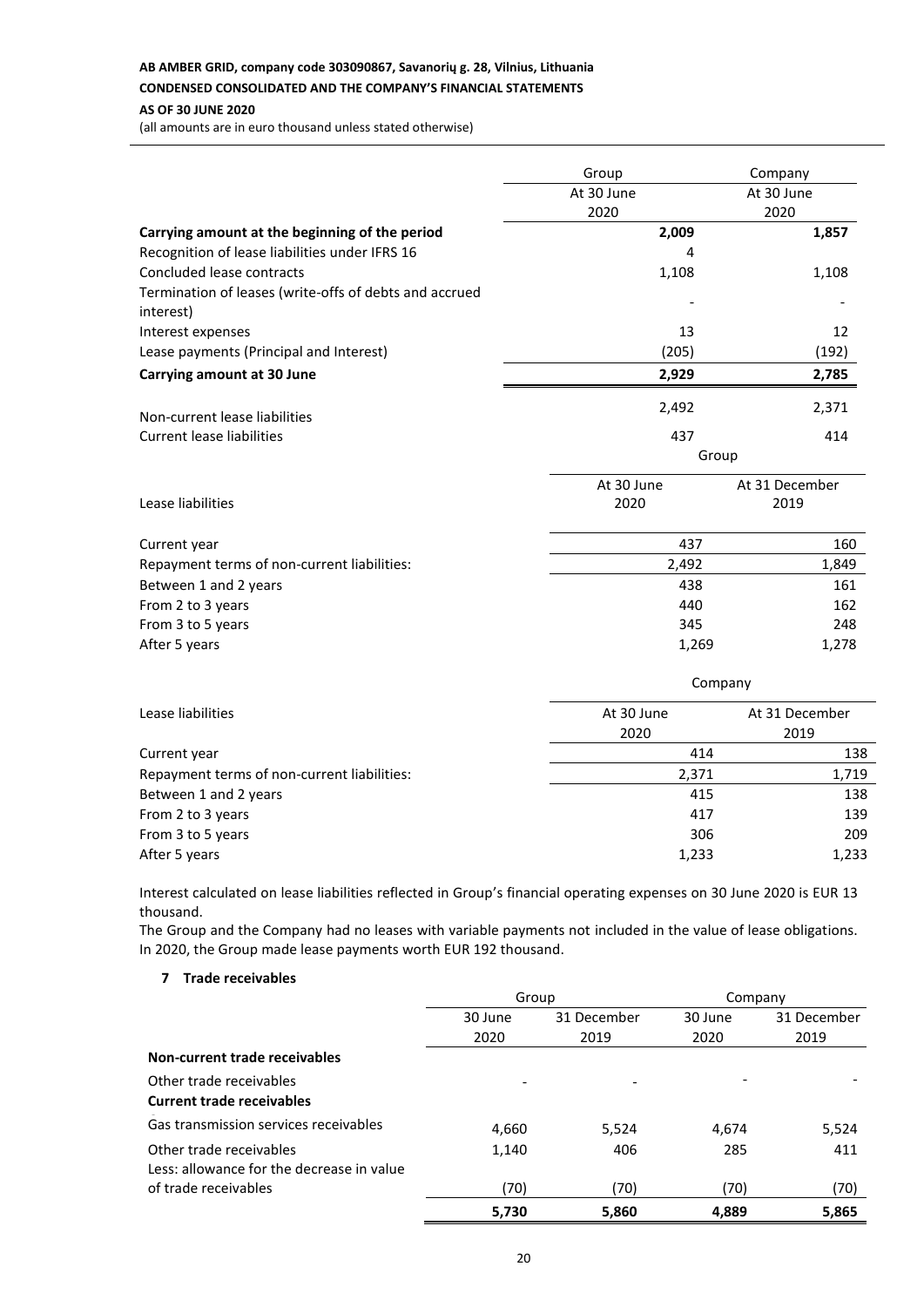Short-term trade receivables were interest-free; their payment period ranged from 9 to 30 calendar days. In 2020 impairment of EUR 41 thousand was established in respect of "Geoterma" UAB, a producer of thermal energy, whereas "Geros dujos" UAB formed impairment of EUR 29 thousand.

### **8 Other receivables**

|                                                    | Group   |             | Company |             |
|----------------------------------------------------|---------|-------------|---------|-------------|
|                                                    | 30 June | 31 December | 30 June | 31 December |
|                                                    | 2020    | 2019        | 2020    | 2019        |
| LNG terminal funds receivable (administered by     |         |             |         |             |
| the Company)                                       | 11,170  | 16,020      | 11,170  | 16,020      |
| Grants receivable                                  | 11,087  | 2,754       | 11,087  | 2,754       |
| Receivables accrued for natural gas transportation | 493     | 541         | 493     | 541         |
| Other receivables                                  | 157     | 76          | 79      | 73          |
|                                                    | 22,907  | 19,391      | 22,829  | 19,388      |

The LNG terminal funds receivable as at 30 June 2020 include the overdue amount of EUR 4,968 thousand (as at 31 December 2019 - EUR 4,701) of which total the overdue amount of AB "Achema's" was EUR 4,881 thousand, the overdue amount of UAB "Geros dujos" was EUR 19 thousand, the overdue amount of UAB "Geoterma" was EUR 65 thousand, other - EUR 3 thousand. For more information about AB "Achema" see note 18 Commitments and Contingencies.

For the Company's Other Receivables, no impairment loss was formed.

### **9 Other financial assets**

As of 30 June 2020, the Group other financial assets consisted of cash collected from the additional natural gas supply security component to be included in the natural gas transmission price, referred to as the LNG terminal funds. These funds are received from the system users, kept in line with the requirements of legal acts in a separate bank account for the LNG terminal funds and designated for the payment to the recipients of the LNG terminal funds – i.e. the LNG terminal operator (Klaipėdos Nafta AB), the designated supplier ( UAB "Ignitis" former UAB "Lietuvos energijos tiekimas"), and Group – to cover the administration expenses of the LNG terminal funds. Based on the Resolution No. O3E-766 of 25 November 2019 (amendment Resolution No. O3E-924 of 31 December 2019) the new natural gas supply security component has been effect from 1 January 2020.

The advance payment funds received by gas exchange members as at 30 June 2020 are accounted for EUR 5,004 thousand (as at 31 December 2019 – EUR 18,644).

|                                               |              | Group |                  |
|-----------------------------------------------|--------------|-------|------------------|
|                                               | 30 June 2020 |       | 31 December 2019 |
| Funds of the LNG terminal                     |              |       | 4                |
| Funds transferred by the gas exchange members |              | 5,002 | 18.644           |
|                                               |              | 5,004 | 18,648           |

The Group and the Company keeps its cash in the accounts of those banks, which meet reliability requirements.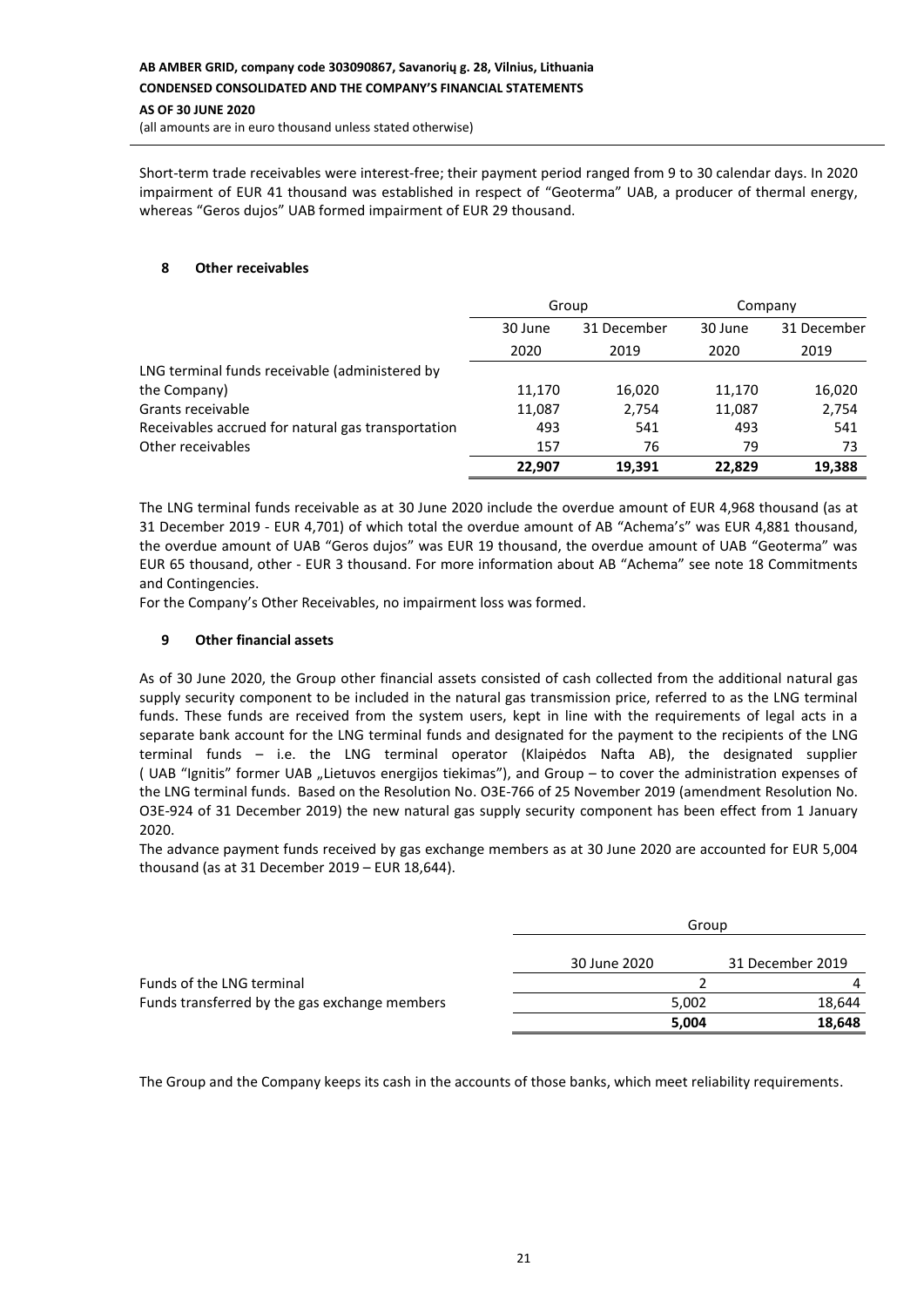### **AS OF 30 JUNE 2020**

(all amounts are in euro thousand unless stated otherwise)

#### **10 Loans**

|                                                                                   | Group           |                     | Company         |                     |
|-----------------------------------------------------------------------------------|-----------------|---------------------|-----------------|---------------------|
|                                                                                   | 30 June<br>2020 | 31 December<br>2019 | 30 June<br>2020 | 31 December<br>2019 |
| Long-term loans                                                                   |                 |                     |                 |                     |
| Loans from credit institutions of Lithuania<br>Loans from international financial | 26,000          | 30,000              | 26,000          | 30,000              |
| institutions                                                                      | 20,652          | 21,739              | 20,652          | 21,739              |
| <b>Short-term loans</b>                                                           |                 |                     |                 |                     |
| Loans from credit institutions of Lithuania                                       |                 |                     |                 |                     |
| Short-term loan (EPSO-G UAB)                                                      | 34,181          | 6,452               | 34,181          | 6,272               |
| Current portion of long-term loans                                                | 6,174           | 13,618              | 6,174           | 13,618              |
|                                                                                   | 87,007          | 71,809              | 87,007          | 71.629              |

For the balancing of working capital on 27 February 2019 the Company and EPSO-G UAB entered into lending and borrowing via cash pool agreement. The agreement sets a maximum borrowing limit of EUR 15.000 thousand from EPSO-G UAB. On 31 March 2020 an additional agreement was signed, which increased the maximum borrowing limit to 35,000 thousand euros. On 29 June 2020 another supplementary agreement was signed, which increased the maximum borrowing limit to 40,000 thousand euros.

On 30 June 2020 AB Amber Grid signed up to 65 million euros long-term financing agreement with the European Investment Bank (EIB) for the construction of a gas pipeline connection between Poland and Lithuania in the territory of the Republic of Lithuania.

The weighted average of the interest of the Group and Company loans as of 30 June was at 0,57 per cent 2020 (31 December 2019 was at 0,49 per cent).

#### **11 Income tax**

In 2020, the standard corporate income tax rate applicable to the companies of the Republic of Lithuania was 15 per cent (in 2019: 15 per cent). The income tax expenses for the period comprise the current income tax and the deferred income tax.

In accordance with amendments to the Law on Corporate Income Tax, which provide for a possibility of taking advantage of the corporate income tax relief on investments in new technologies, as at 30 June 2020, the Company had calculated a corporate income tax relief amounting to EUR 2,594 thousand (as at 31 December 2019: EUR 218 thousand).

#### **12 Trade payables**

|                                                 | Group           |                     | Company         |                     |
|-------------------------------------------------|-----------------|---------------------|-----------------|---------------------|
|                                                 | 30 June<br>2020 | 31 December<br>2019 | 30 June<br>2020 | 31 December<br>2019 |
| Payables to suppliers under investment          |                 |                     |                 |                     |
| programme (reconstruction and modernisation)    | 12.219          | 1,440               | 12.219          | 1,440               |
| Payables to suppliers of goods and providers of |                 |                     |                 |                     |
| services                                        | 739             | 1,280               | 722             | 1,195               |
| Payables to providers of repairs services under |                 |                     |                 |                     |
| non-current assets repairs programme            | 47              | 396                 | 47              | 396                 |
| Payables to suppliers of natural gas            | 3,722           | 3,851               | 213             | 1,160               |
|                                                 | 16,727          | 6,967               | 13.201          | 4.191               |

Ensuring the implementation of the strategic project, construction works of the gas pipeline connection between Poland and Lithuania (see Note 4), obligations to suppliers (contractors) regarding the implementation of the project on 30 June 2020 were amounted to EUR 10,523 thousand.

As at 30 June 2020, the trade payables were interest-free and the payment terms of the largest share of them ranged from 30 to 60 days.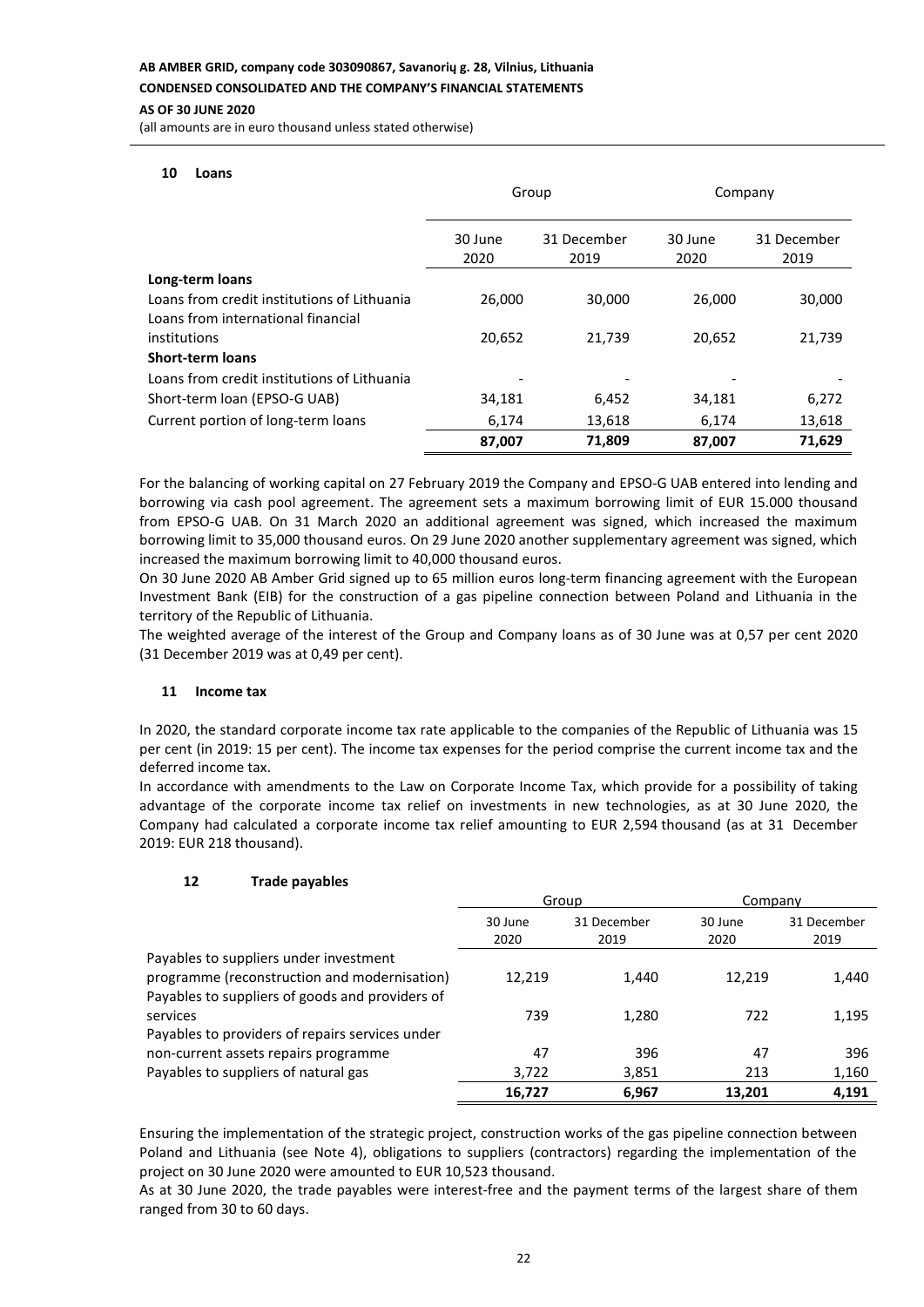### **13 Received advanced payments**

Prepayments received by the Group on 30 June 2020 was in amount of EUR 2,660 thousand (as of 31 December 2019 EUR -17,103 thousand). Advance payments received by the Company are the payments received from the EU for investment projects, advance payments for the provision of transmission services and gas exchange members.

GET Baltic advance payments paid by the participants of Exchange are accounted for as prepayments received from the exchange participants and are used on the settlement date, unless a request is made from the participants not to use the advance paid for reduction of the amount due for gas and exchange services. An unused advance or part thereof remains with the other participant's settlements. If the participant does not use the advance for more than 1 year, it is returned back to him.

### **14 Other payables and current liabilities**

|                                             | Group   |             | Company                  |             |
|---------------------------------------------|---------|-------------|--------------------------|-------------|
|                                             | 30 June | 31 December | 30 June                  | 31 December |
|                                             | 2019    | 2019        | 2020                     | 2019        |
| Payable LNG terminal funds administrated by |         |             |                          |             |
| the Company                                 | 10,284  | 13,562      | 10,284                   | 13,562      |
| Accrued LNG terminal funds subject to       |         |             |                          |             |
| administration by the Company*              | 888     | 2,461       | 888                      | 2,461       |
| Real Estate Tax payable                     |         | 432         | $\overline{\phantom{a}}$ | 432         |
| Value Added Tax (VAT) payable               | 604     | 501         | 604                      | 222         |
| Other payables                              | 432     | 480         | 383                      | 469         |
|                                             | 12.208  | 17,436      | 12,159                   | 17.146      |

\*Accrued LNG terminal funds subject to administration by the Company are accounted when natural gas transmission system users are issued VAT invoices, Accrued funds subject to administration by the Company are included into the account of LNG terminal funds payable when AB "Klaipėdos Nafta" and UAB "Ignitis" former UAB "Lietuvos energijos tiekimas" issue a VAT invoice to the Company in respect of the security-of-supply-related extra tariff component added to the regular natural gas tariff.

### **15 Earnings per share**

Basic earnings per share reflect the Group net profit divided by the weighted average number of shares. There are no diluting instruments, therefore basic and diluted earnings per share are equal. Calculations of the basic earnings per share are presented below:

|                                                                   | Group              |         |  |
|-------------------------------------------------------------------|--------------------|---------|--|
|                                                                   | 30 June<br>30 June |         |  |
|                                                                   | 2020               | 2019    |  |
| Net profit (loss) attributable to the shareholders (EUR thousand) | 7.390              | 5,043   |  |
| Weighted average number of shares (thousand)                      | 178,383            | 178,383 |  |
| Earnings per share (EUR)                                          | 0.04               | 0,03    |  |

### **16 Dividends**

The annual meeting of shareholders of the Company of 23 April 2019 approved the dividends for the year ended 31 December 2018; the dividends accounted for EUR 5,227 thousand or EUR 0,0293 per share. In view of the decision of the market regulator in 2019 to set a significantly lower allowable income level for the company for 2020 year due to exceeding the return on investment in previous years and at the same time increasing the need for investments in the construction of the GIPL gas pipeline with Poland, the shareholders' meeting on 20 April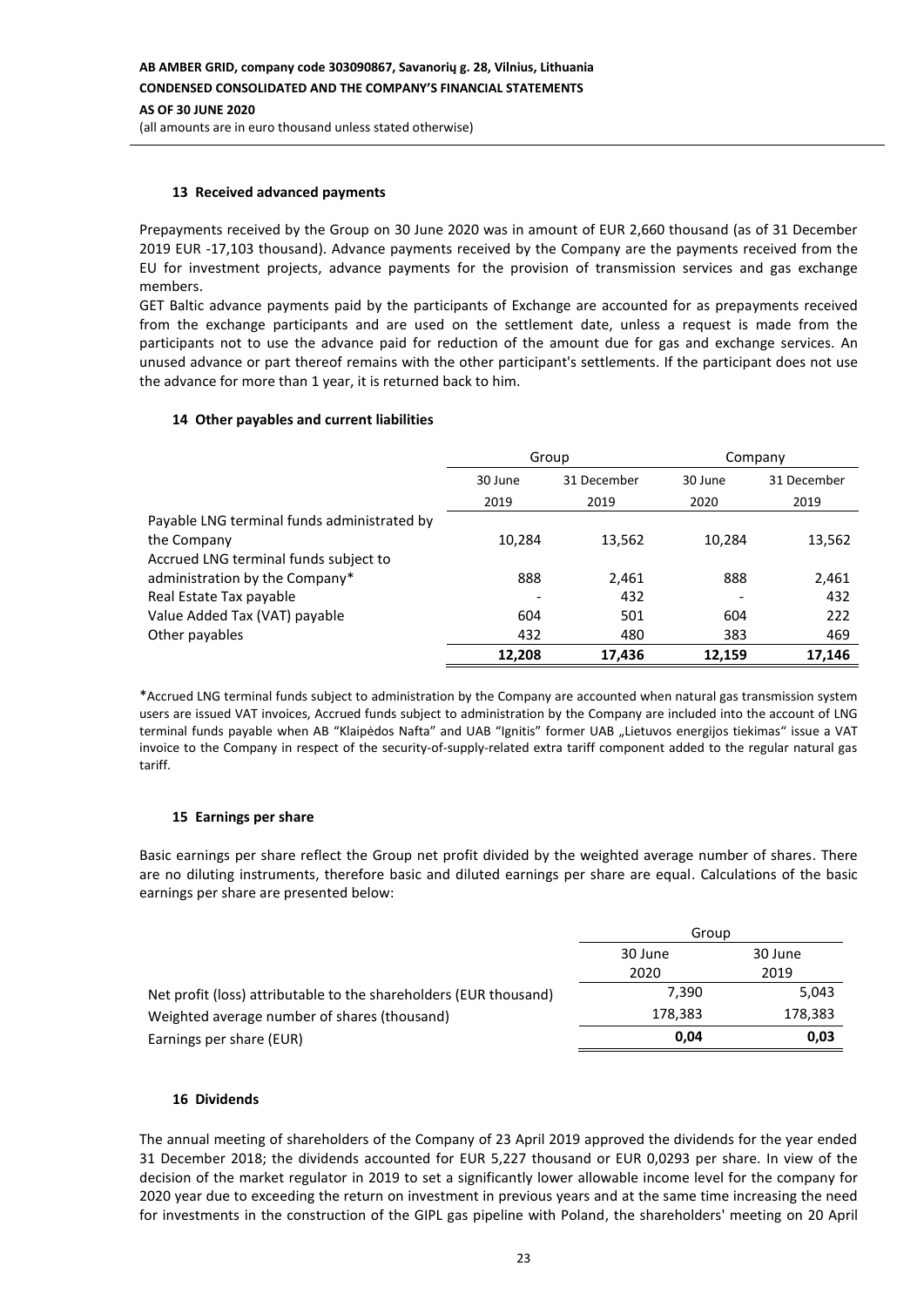### **AB AMBER GRID, company code 303090867, Savanorių g. 28, Vilnius, Lithuania CONDENSED CONSOLIDATED AND THE COMPANY'S FINANCIAL STATEMENTS AS OF 30 JUNE 2020** (all amounts are in euro thousand unless stated otherwise)

2020 approved the proposal of the Board of Amber Grid to keep the earned profit in the company. During 2020 year dividends approved by shareholders in previous periods were paid.

### **17 Adjustments to comparative information**

### *The impact of changes in deposit accounting policy*

In the consolidated financial statements for the period ended 30 June 2019 funds transferred by the gas exchange members are presented in Cash and cash equivalents item. In Group and Company's accounting policy there are provided to present similar types of funds from exchange members as financial asset item. Following the change in accounting policy in 2019, the comparative data in financial statements were restated for the period ended 30 June 2019 by reclassifying the mentioned funds from the item of Cash and cash equivalents item to the item of Other financial assets. The Group believes that the amendment will more accurately and transparently reflect the balance sheet structure of the Group's companies. The impact of the adjustment on the Group's financial performance is set out below:

| <b>CONSOLIDATED STATEMENT OF CASH FLOWS</b><br>In euro thousand | Group<br>30 June 2019<br>(before<br>adjustment) | Impact of<br>adjustments | Group<br>30 June 2019<br>(after<br>adjustment) |
|-----------------------------------------------------------------|-------------------------------------------------|--------------------------|------------------------------------------------|
| Decrease (increase) in other financial assets                   | 47                                              | 8,504                    | 8,551                                          |
| Net increase (decrease) in cash and cash equivalents            | (8, 466)                                        | (8,504)                  | 38                                             |
| Cash and cash equivalents at the beginning of the period        | 10,616                                          | (10, 574)                | 42                                             |
| Cash and cash equivalents at the end of the period              | 2,150                                           | (2,070)                  | 80                                             |

### *The impact of the application of IFRS 16 to land lease*

In 2019 Group applied the provisions of IFRS 16 to land lease, the impact of the application of the standard on comparative Group's financial results in the income statement for three months period ended on 30 June 2019 are presented below:

| <b>COSOLIDATED INCOME STATEMENT</b><br>In euro thousand | Group<br>for the three<br>months period<br>ended on<br>30 June 2019<br>(before<br>adjustment) | Impact of<br>adjustments | Group<br>for the three<br>months period<br>ended on<br>30 June 2019<br>(after<br>adjustment) |
|---------------------------------------------------------|-----------------------------------------------------------------------------------------------|--------------------------|----------------------------------------------------------------------------------------------|
| Depreciation and amortization                           | (2,574)                                                                                       | (3)                      | (2, 577)                                                                                     |
| Taxes other than income tax                             | (459)                                                                                         | 2                        | (457)                                                                                        |
| <b>OPERATION PROFIT (LOSS)</b>                          | 491                                                                                           | (1)                      | 490                                                                                          |
| <b>FINANCIAL ACTIVITY</b>                               | (81)                                                                                          | (4)                      | (85)                                                                                         |
| Income                                                  | 5                                                                                             | ۰                        | 5                                                                                            |
| Expense                                                 | (86)                                                                                          | (4)                      | (90)                                                                                         |
| PROFIT BEFORE INCOME TAX                                | 410                                                                                           | (5)                      | 405                                                                                          |
| <b>NET PROFIT (LOSS)</b>                                | 341                                                                                           | (5)                      | 336                                                                                          |

The impact on the Company's comparable results coincides with the impact on the Group's results.

The impact of the application of the standard on comparative Group's financial results in the income statement for six months period ended on 30 June 2019 are presented below: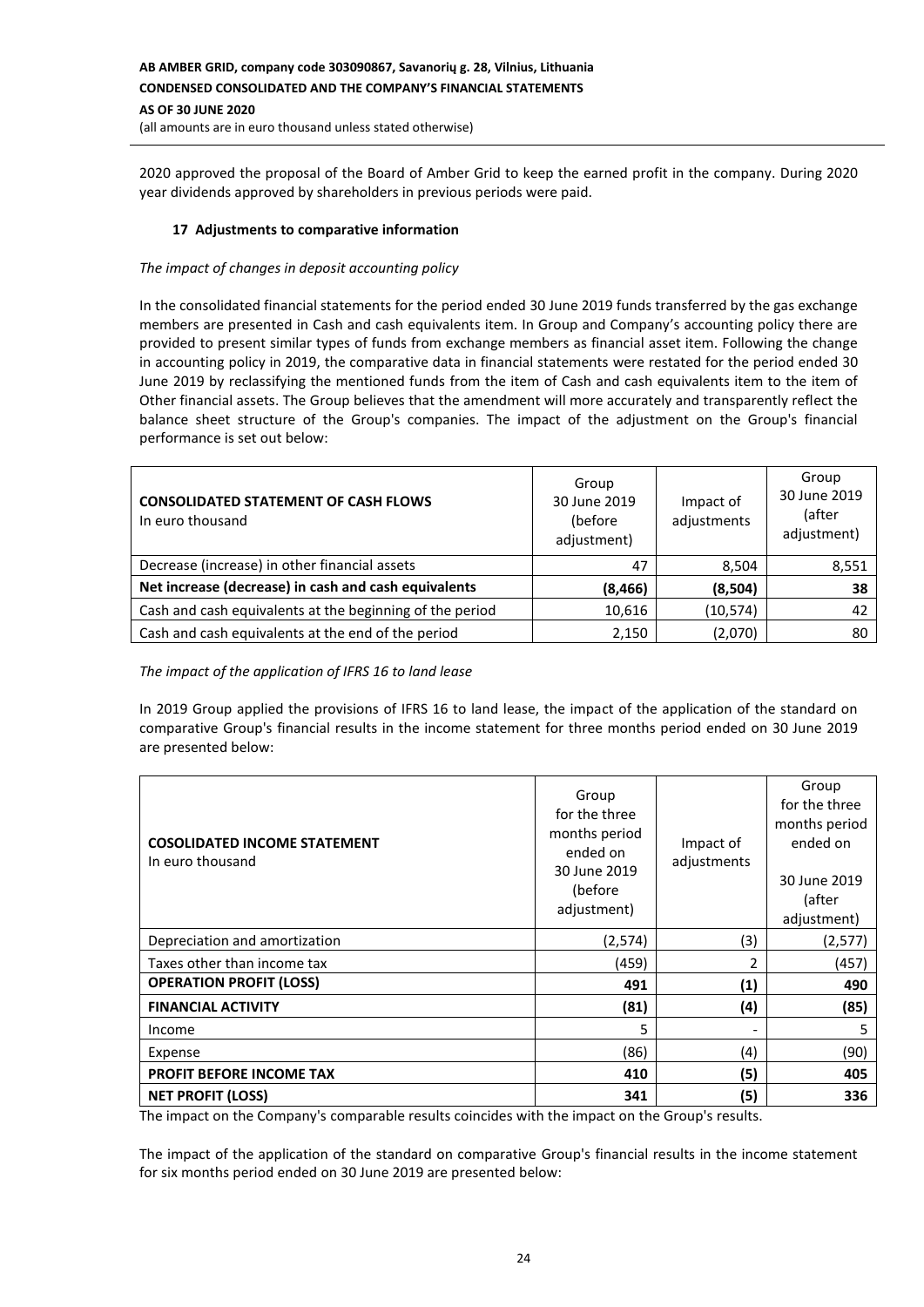# **AB AMBER GRID, company code 303090867, Savanorių g. 28, Vilnius, Lithuania**

# **CONDENSED CONSOLIDATED AND THE COMPANY'S FINANCIAL STATEMENTS**

**AS OF 30 JUNE 2020**

(all amounts are in euro thousand unless stated otherwise)

| <b>COSOLIDATED INCOME STATEMENT</b><br>In euro thousand | Group<br>for the six<br>months period<br>ended on<br>30 June 2019<br>(before<br>adjustment) | Impact of<br>adjustments | Group<br>for the six<br>months period<br>ended on<br>30 June 2019<br>(after<br>adjustment) |
|---------------------------------------------------------|---------------------------------------------------------------------------------------------|--------------------------|--------------------------------------------------------------------------------------------|
| Depreciation and amortization                           | (5,015)                                                                                     | (6)                      | (5,021)                                                                                    |
| Taxes other than income tax                             | (912)                                                                                       | 6                        | (906)                                                                                      |
| <b>OPERATION PROFIT (LOSS)</b>                          | 6,310                                                                                       | -                        | 6,310                                                                                      |
| <b>FINANCIAL ACTIVITY</b>                               | (183)                                                                                       | (9)                      | (192)                                                                                      |
| Income                                                  | 8                                                                                           | ۰                        | 8                                                                                          |
| Expense                                                 | (191)                                                                                       | (9)                      | (200)                                                                                      |
| <b>PROFIT BEFORE INCOME TAX</b>                         | 6,127                                                                                       | (9)                      | 6,118                                                                                      |
| <b>NET PROFIT (LOSS)</b>                                | 5,052                                                                                       | (9)                      | 5,043                                                                                      |

The impact on the Company's comparable results coincides with the impact on the Group's results.

### **18 Commitments and contingencies**

#### **Litigations**

Currently, the Company has initiated two civil cases on the adjudication of the additional component, regarding the security of natural gas supply, to the natural gas transmission price (hereinafter - LNG terminal funds) from Achema AB. The Company acts solely as a LNG terminal funds administrator and transfers LNG terminal funds to its recipients only after collecting them from buyers, so there is no credit risk arising from the disputed amounts.

In addition, the courts are considering a case regarding the legality of the decisions of the Company's Procurement Commission in the procurement of the GIPL project (procurement No. 381642). On 21 May 2020, the Lithuanian Court of Appeal issued a ruling by which the decision of the Vilnius Regional Court of 29 February 2020 was left unchanged (the purchase results remained unchanged). Currently, the plaintiff in the case has filed a cassation appeal, which is accepted and will be considered in the Supreme Court of Lithuania.

### **18 Related party transactions**

As at 30 June 2020 and 31 December 2019, the parent company was EPSO-G UAB. The parent country of the latter company was the Republic of Lithuania, represented by the Ministry of Energy of the Republic of Lithuania. For the purposes of related-party disclosures, the Republic of Lithuania does not include central or local authorities. Disclosures include transactions and balances with EPSO-G Group companies, subsidiaries, all statecontrolled companies or those under significant influence (transactions with such entities are disclosed separately only if the amount of transactions exceeds EUR 100,000 in a calendar year) and management, and close family members. A list of publicly-controlled entities or those under significant influence that are subject to disclosure is provided here: [https://vkc.sipa.lt/apie-imones/vvi-sarasas/.](https://vkc.sipa.lt/apie-imones/vvi-sarasas/)

The Company's/Group's related parties as at 30 June 2020 and 31 December 2019 were as follows:

- EPSO-G (the parent company). 100% of EPSO-G share capital is owned by the Ministry of Energy of the Republic of Lithuania;
- Epso-G UAB Group companies:
	- Litgrid AB (common shareholders);
	- Tetas UAB (common shareholders);
	- Baltpool UAB (common shareholders).
	- The subsidiary of the Company GET Baltic UAB;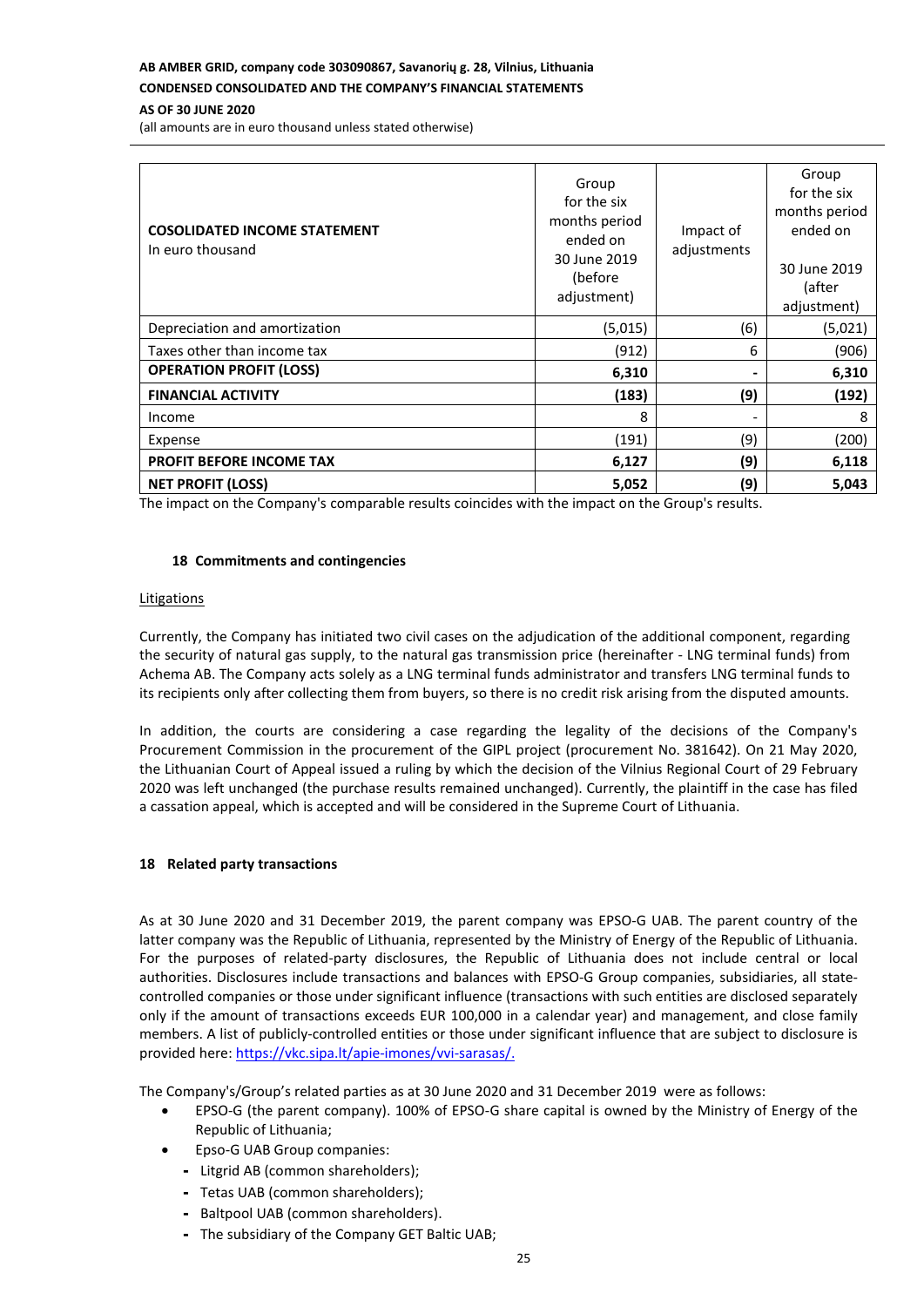# **AB AMBER GRID, company code 303090867, Savanorių g. 28, Vilnius, Lithuania CONDENSED CONSOLIDATED AND THE COMPANY'S FINANCIAL STATEMENTS**

#### **AS OF 30 JUNE 2020**

(all amounts are in euro thousand unless stated otherwise)

- Ignitis grupė UAB companies:
	- Energijos skirstymo operatorius AB;
	- Ignitis UAB;
	- Ignitis gamyba AB;
	- Energetikos paslaugų ir rangos organizacija UAB
- Other state-controlled companies:
	- Klaipėdos nafta AB;
	- State Enterprise Ignalina Nuclear Power Plant;
	- State Enterprise Geoterma
	- Other state-controlled companies or those under significant influence.
- Management.

The tables below show the Group's and the Company's receivables and payables from related parties as at 30 June 2020 and 31 December 2019. Transactions with related parties are disclosed for the three-month period ended 31 December 2020 and 30 June 2019:

|                                      | Group               |              |                               |                  |                            |                                     |
|--------------------------------------|---------------------|--------------|-------------------------------|------------------|----------------------------|-------------------------------------|
|                                      | <b>Acquisitions</b> | <b>Sales</b> | <b>Accounts</b><br>receivable | Loans<br>granted | <b>Accounts</b><br>payable | Costs of<br>financial<br>operations |
| UAB "EPSO - G"                       | 65                  |              |                               | 34,181           | 17                         | 27                                  |
| UAB "TETAS"                          |                     |              |                               |                  |                            |                                     |
| AB "Ignitis gamyba"                  | $11,623^{2}$        | $9,016^{2}$  | $2.145^{2}$                   |                  | 188                        |                                     |
| AB "Energijos skirstymo operatorius" | 100                 | 237          | 47                            |                  | 13                         |                                     |
| UAB "Ignitis"                        | $31,076^{2}$        | $17,583^{2}$ | $3039^{2}$                    |                  | $4324^{2}$                 |                                     |
| UAB "Transporto valdymas"            | 157                 |              |                               |                  | 43                         |                                     |
| AB "Klaipėdos nafta"                 | $19,268^{2}$        |              |                               |                  | 7049 <sup>2)</sup>         |                                     |
| VJ Ignalinos atominė                 |                     | $80^{2}$     | $19^{2}$                      |                  |                            |                                     |
| VI "Geoterma"                        |                     |              | 110                           |                  |                            |                                     |
| Other state-owned companies          | 37                  |              |                               |                  | 15                         |                                     |
|                                      | 62,327              | 26,917       | 5,360                         | 34,181           | 11,649                     | 27                                  |

|                                      | <b>Acquisitions</b> | <b>Sales</b> | <b>Accounts</b><br>receivable | Loans<br>granted | <b>Accounts</b><br>payable | Costs of<br>financial<br>operations |
|--------------------------------------|---------------------|--------------|-------------------------------|------------------|----------------------------|-------------------------------------|
| UAB "EPSO - G"                       | 29                  |              |                               | 6,452            | 21                         | 3                                   |
| UAB "TETAS"                          |                     |              |                               |                  |                            |                                     |
| AB "Ignitis gamyba"                  | 5                   | $10,885^{2}$ | $2,037^{2}$                   |                  | 225                        |                                     |
| AB "Energijos skirstymo operatorius" | 97                  | 512          | 84                            |                  |                            |                                     |
| UAB "Ignitis"                        | $33,125^{2}$        | $20,467^{2}$ | $4,190^{2}$                   |                  | $6,248^{2}$                |                                     |
| AB "Klaipėdos nafta"                 | $28,702^{2}$        | 58           |                               | -                | $10,156^{2}$               |                                     |
| VĮ Ignalinos atominė                 |                     | 118          | $29^{2}$                      |                  |                            |                                     |
| VJ "Geoterma"                        |                     |              | 110                           |                  |                            |                                     |
| Other state-owned companies          | 77                  |              |                               |                  | 8                          |                                     |
|                                      | 62,036              | 32.040       | 6.450                         | 6,452            | 16.661                     | 3                                   |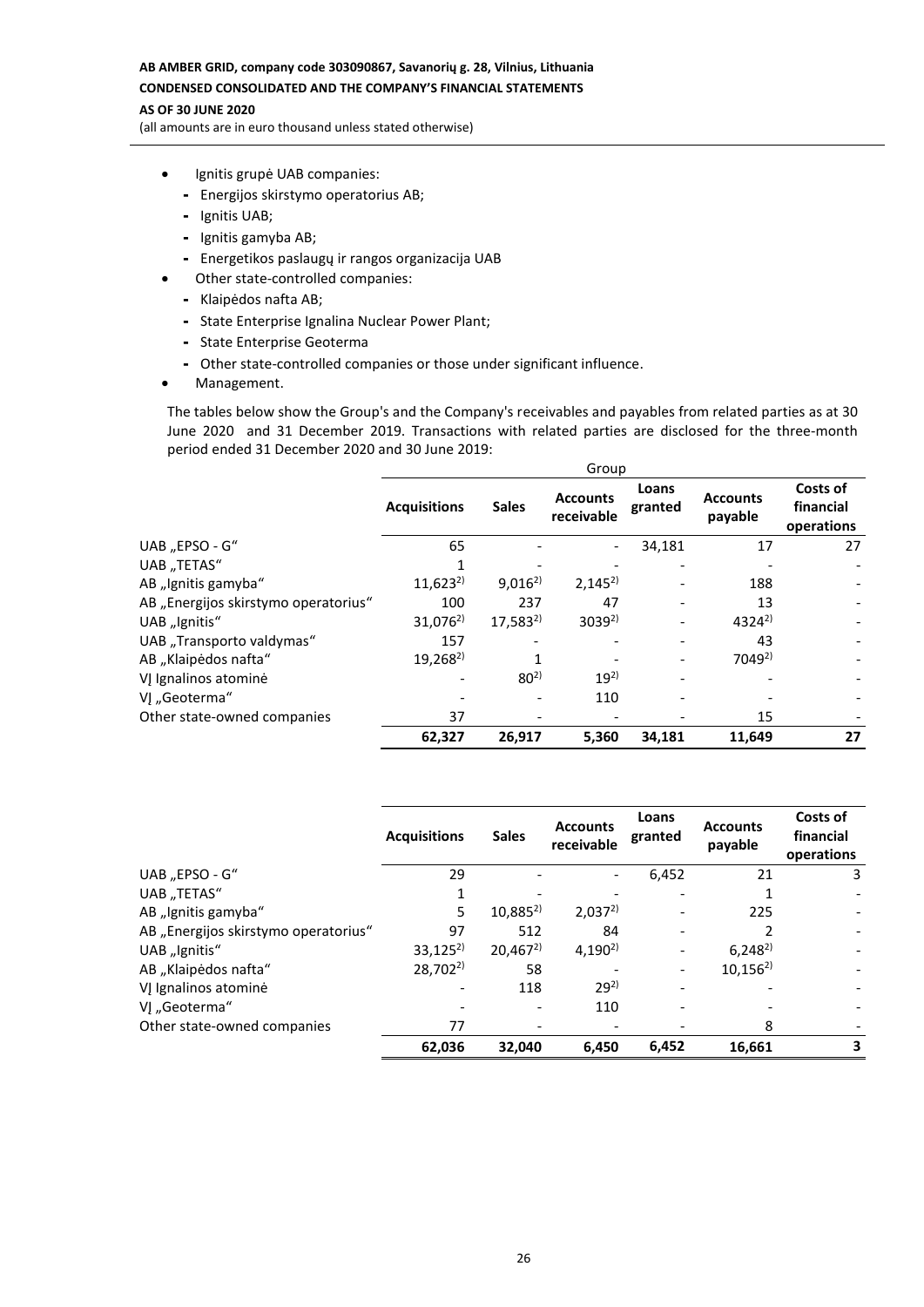### **AB AMBER GRID, company code 303090867, Savanorių g. 28, Vilnius, Lithuania**

### **CONDENSED CONSOLIDATED AND THE COMPANY'S FINANCIAL STATEMENTS**

#### **AS OF 30 JUNE 2020**

(all amounts are in euro thousand unless stated otherwise)

|                                      |                     |              | Company                       |                  |                            |                                     |
|--------------------------------------|---------------------|--------------|-------------------------------|------------------|----------------------------|-------------------------------------|
|                                      | <b>Acquisitions</b> | <b>Sales</b> | <b>Accounts</b><br>receivable | Loans<br>granted | <b>Accounts</b><br>payable | Costs of<br>financial<br>operations |
| <b>UAB GET Baltic</b>                | $2,489^{1}$         | $41^{1}$     | $14^{1}$                      |                  | $138^{1}$                  |                                     |
| UAB "EPSO - G"                       | 39                  |              |                               | 34,181           | 17                         | 26                                  |
| UAB "TETAS"                          | 1                   |              |                               |                  |                            |                                     |
| AB "Ignitis gamyba"                  | 2                   | $9,016^{2}$  | $2,145^{2}$                   |                  |                            |                                     |
| AB "Energijos skirstymo operatorius" | 100                 | 236          | 47                            |                  | 13                         |                                     |
| UAB "Ignitis"                        | $14,868^{2}$        | $13.903^{2}$ | $3,038^{2}$                   |                  | $3,331^{2}$                |                                     |
| UAB "Transporto valdymas"            | 154                 |              |                               |                  | 42                         |                                     |
| AB "Klaipėdos nafta"                 | $19,268^{2}$        |              |                               |                  | $7,049^{2}$                |                                     |
| VJ Ignalinos atominė                 |                     | $80^{2}$     | $19^{2}$                      |                  |                            |                                     |
| VI "Geoterma"                        |                     |              | 110                           |                  |                            |                                     |
| Other state-owned companies          | 37                  |              |                               |                  | 15                         |                                     |
|                                      | 36,958              | 23,276       | 5,373                         | 34,181           | 10,605                     | 26                                  |

|                                      | <b>Acquisitions</b> | <b>Sales</b> | <b>Accounts</b><br>receivable | Loans<br>granted | <b>Accounts</b><br>payable | Costs of<br>financial<br>operations |
|--------------------------------------|---------------------|--------------|-------------------------------|------------------|----------------------------|-------------------------------------|
| <b>UAB GET Baltic</b>                | $3,876^{1}$         | $54^{1}$     | $16^{1}$                      |                  | $354^{1}$                  |                                     |
| UAB "EPSO - G"                       | 29                  |              |                               | 6,272            | 21                         | 3                                   |
| UAB "TETAS"                          |                     |              |                               |                  |                            |                                     |
| AB "Ignitis gamyba"                  | 5                   | $9,969^{2}$  | $2,037^{2}$                   |                  |                            |                                     |
| AB "Energijos skirstymo operatorius" | 97                  | 512          | 84                            |                  |                            |                                     |
| UAB "Ignitis"                        | $13,440^{2}$        | $20,242^{2}$ | $4,190^{2}$                   |                  | $4.184^{2}$                |                                     |
| AB "Klaipėdos nafta"                 | $28,702^{2}$        | $57^{2}$     |                               |                  | $10,156^{2}$               |                                     |
| VĮ Ignalinos atominė                 |                     | 118          | $29^{2}$                      |                  |                            |                                     |
| VJ "Geoterma"                        |                     |              | $110^{2}$                     |                  |                            |                                     |
| Other state-owned companies          | 77                  |              |                               |                  |                            |                                     |
|                                      | 46,227              | 30,952       | 6,466                         | 6,272            | 14,725                     | 3                                   |

1) The Company is a participant of the Natural Gas Exchange operated by Get Baltic UAB and has a participation agreement, The agreement is on standard terms and the under the same terms and conditions as with the other participants, The amount represents the purchases and sales made through this Exchange.

2) LNG terminal funds included.

There have been none guaranties received to the revenue obtained and payable by the related parties. On 30 June 2020 the Company and Group did not form and accounted the depreciation of value to the revenue received from the related parties.

### **Benefits to the Management**

|                                   |              | Group | Company |              |  |
|-----------------------------------|--------------|-------|---------|--------------|--|
|                                   | 30 June 2020 |       |         | 30 June 2019 |  |
|                                   |              |       |         |              |  |
| Earnings-related benefits         | 279          | 366   | 246     | 339          |  |
| <b>Benefits for Board Members</b> | 19           | 10    | 19      | 10           |  |
|                                   | 298          | 376   | 265     | 349          |  |

The management of the Group and the Company includes the CEO and the Directors of Technical, Legal and Administrative, Commercial and Finance. No loans, guarantees or assets have been granted to the management of the Group and the Company.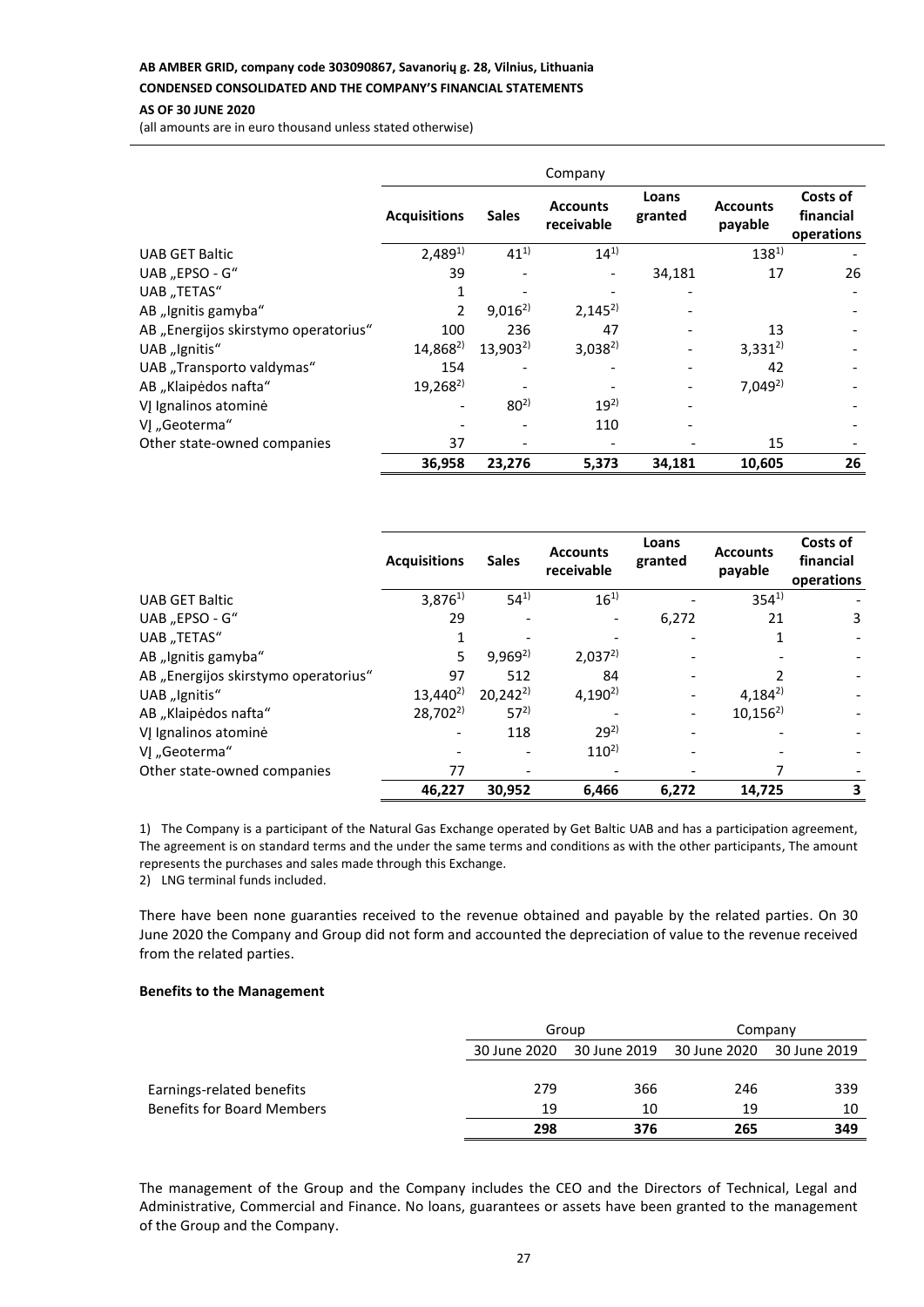### **20 Assessment of the impact of COVID-19 on demand and results, significant increase in credit risk, expected credit losses**

Preparing the interim condensed financial statements for the period ended on 30 June 2020, the estimates and assumptions of the Company's management regarding the impact of COVID-19 have not changed compared to the estimates presented in the financial statements of the previous periods.

The Company's management, assessing the possible impact of the main COVID-19 factors on the Company's strategic objectives, cash flows, financial results, did not identify any threats to the Company's business continuity.

Due to the spread threat of the new coronavirus (COVID-19), business continuity and preventive measures have been reviewed and implemented by the Group and the Company: responsible personnel for monitoring the situation and providing information to the Company's management has been appointed; units and personnel performing critical functions and administering the key systems have been identified; additional organizational measures at system control centers are being applied; technical and replacement measures in case of the virus spread have been planned. The company is constantly reviews the emergency management plan, prepares for additional continuity of critical activities.

No significant adverse effects due to COVID-19 have been identified during the monitoring of the Company's key customers. Gas transportation volumes in the first half of 2020 year, compared to 2019 year, increased, therefore, the decrease in revenue due to the impact of COVID-19 is not identified. According to the Company, other reasons (fluctuations in air temperatures, natural gas prices in the market) have a more significant impact on the demand and volume of outsourced services than the restrictions caused by quarantine.

The Company does not forecast liquidity or credit risk issues. The main Company's clients are large companies, which are often also regulated and / or listed as risk-free. Due to the specifics of the Company's trade receivables, expected credit losses are assessed individually, taking into account the probability (risk) of non fulfillment of customer's obligation. The Company assessed the current and expected future economic condition of its main customers and did not identify any significant differences, at the time of reporting, settlements took place as usual. Expected credit losses should remain at a similar level as in 2019 year. The Company plans regularly update its credit risk assessments on economic environment changes and takes measures to strengthen payment control.

Considering that the negative impact of COVID-19 on the results of the activity and cash flows has not been identified, the Company's management believes that there are no indications of impairment of non-current assets. Even if financial results or cash flows would be deteriorated in the short term, due to the regulatory mechanism it would not have a negative impact on cash flows and impairment of fixed assets in the long run.

Short-term borrowing is guaranteed to the extent of EPSO-G UAB. The Company has a sufficient short-term borrowing limit (overdraft) ensuring current solvency.

The negative impact of COVID-19 on the financial results, cash flows and financial condition is not forecasting, as a result of which no negative impact on the performance of covenants provided in agreements with banks is not expected. Cooperation with commercial and institutional banks takes place without changeovers.

Implementation of the strategic project of the Company - the gas pipeline connection project between Poland and Lithuania (GIPL) has been performed faster than planned during the first half of 2020 year. Implemented 30 percent of the entire GIPL project (more detailed information is provided in the interim report of AB Amber Grid for the first half of 2020).

Due to COVID-19, the Company till 30 June 2020 incurred costs in amount of EUR 68 thousand, i.e. EUR 33 thousand for additional wages and salaries and contributions to social security fund for temporarily isolated employees, EUR 31 thousand the purchase of safety equipment, the disinfection of premises and other operational needs, EUR 4 thousand for the cancellation of business trips during the quarantine period.